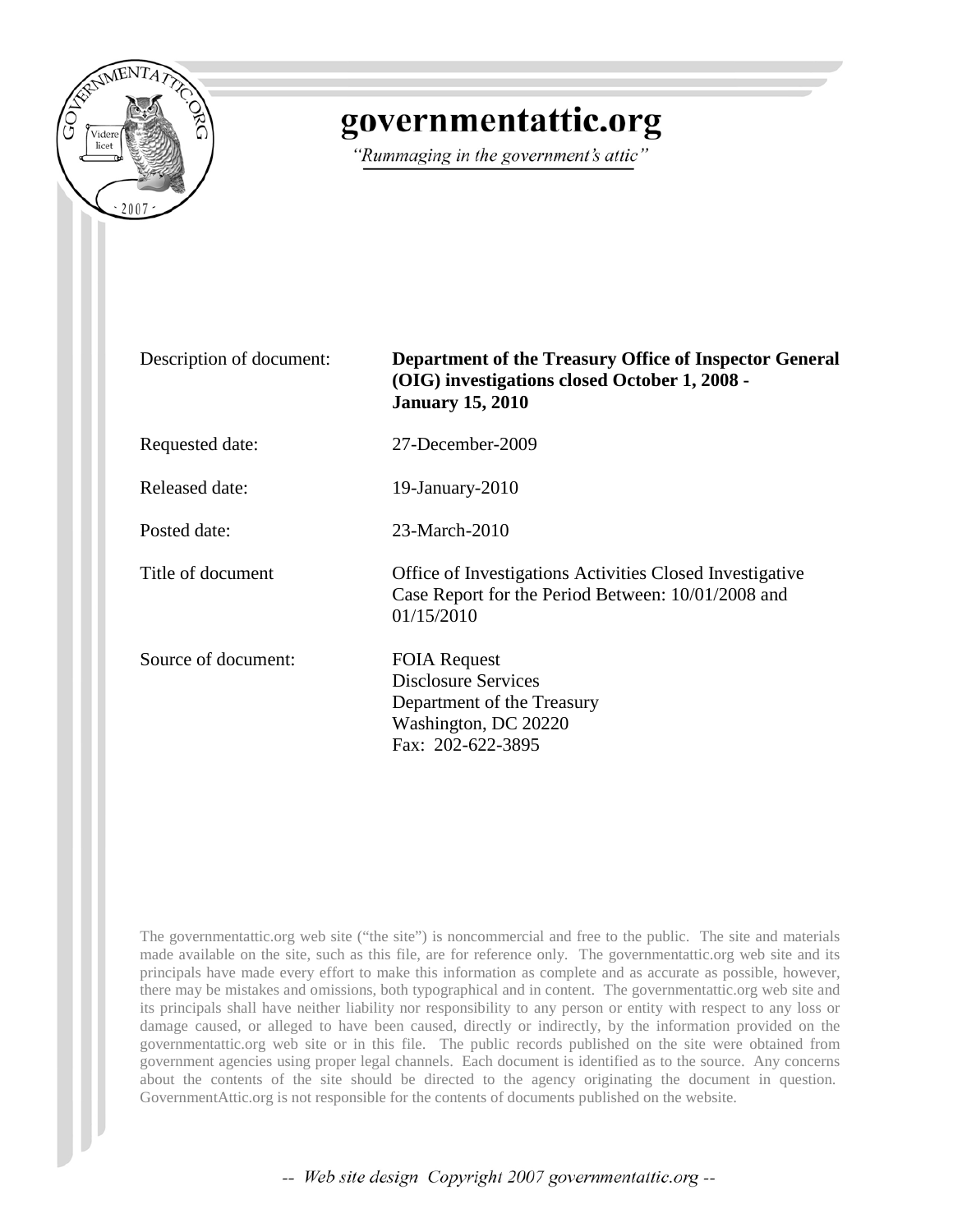

January 19, 2010

Re: Freedom of Information Act Request 2010-01-001

This responds to your letter dated December 27,2009, addressed to the Department of the Treasury's Disclosure Services office, in which you requested, pursuant to the Freedom of Information Act, 5 U.S.C. § 552 (FOIA), a list of investigations conducted by the Treasury Office of Inspector General (OIG) that were closed "since October 1, 2008."

I have obtained and am enclosing a print out from the OIG's investigative database which lists all Treasury OIG investigations that were closed between October 1, 2008 and January 15, 2010. The names and other identifying information of subjects, witnesses, employees and other persons identified on the list have been redacted, consistent with Exemption 7C of the FOIA, 5 U.S.C. § 552(b)(7)(C).

Exemption 7C shields from public dissemination "records or information compiled for law enforcement purposes ... [if disclosure1 could reasonably be expected to constitute an unwarranted invasion of personal privacy." The OIG invokes Exemption 7C relative to the identities of complainants, interviewees, witnesses, and OIG investigators and clerical personnel, and any information that could reasonably be expected to identify such individuals.

Exemption 7C affords broad privacy rights to suspects, witnesses and investigators. See Bast v. DeD't of Justice, 655 F.2d 1251, 1254 (D.C. Cir. 1981). "Law enforcement officers, suspects, witnesses and other individuals named in investigatory files all have substantial privacy interests in not having their names revealed in connection with the subject matter of a law enforcement investigation because such revelation could result in embarrassment or harassment." Wichlacz v. U.S. Dep't of Interior, 938 F. Supp. 325, 333 (E.D. Va. 1996), citing Manna v. DeD't of Justice, 51 F.3d 1158, 1166 (3d Cir. 1995), reh'g denied 1995 U.S. App. LEXIS 14303 (3d Cir. June 6, 1995); McDonnell V. United States, 4 F.3d 1227, 1255 (3d Cir. 1993).

You have the right to appeal under 5 U.S.C. § 552(a)(6)(A)(i) for full disclosure of the requested files. Pursuant to the Department's FOIA appeal process set forth in 31 C.F.R. § 1.5(i), an appeal must be submitted within 35 days from the date of this response to your request, signed by you and addressed to: Freedom of Information Act Appeal, DO, Disclosure Services, Department of the Treasury, Washington, D.C. 20020. The appeal should reasonably describe the records to which access has been denied and should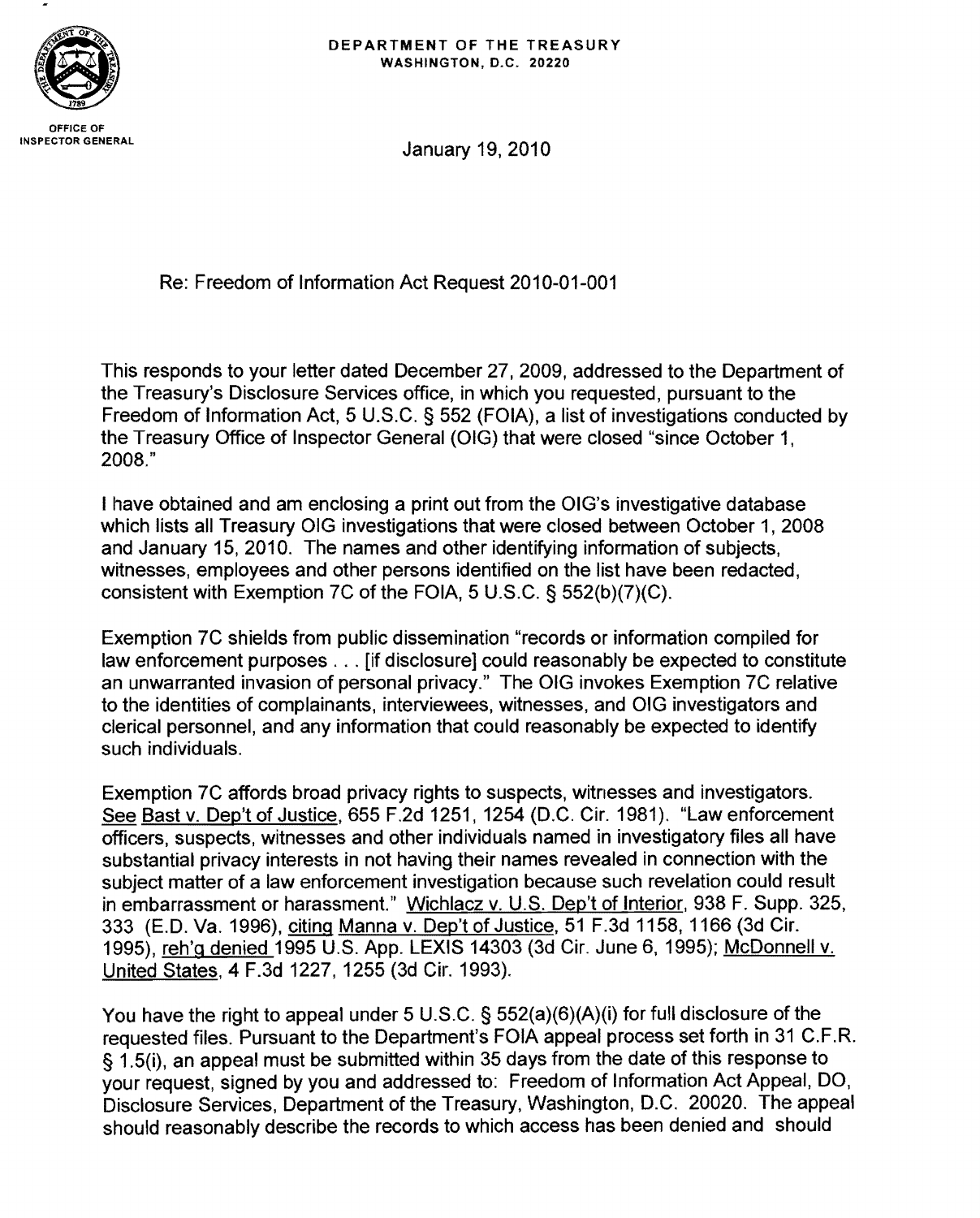specify the date of the initial request and the date of this determination. Please enclose copies of your initial request and this letter.

 $Sincerely,$ <br> $R(K)$ 

R.K. Delmar Counsel to the Inspector General

Enclosures

cc: Chief Counsel, SIGTARP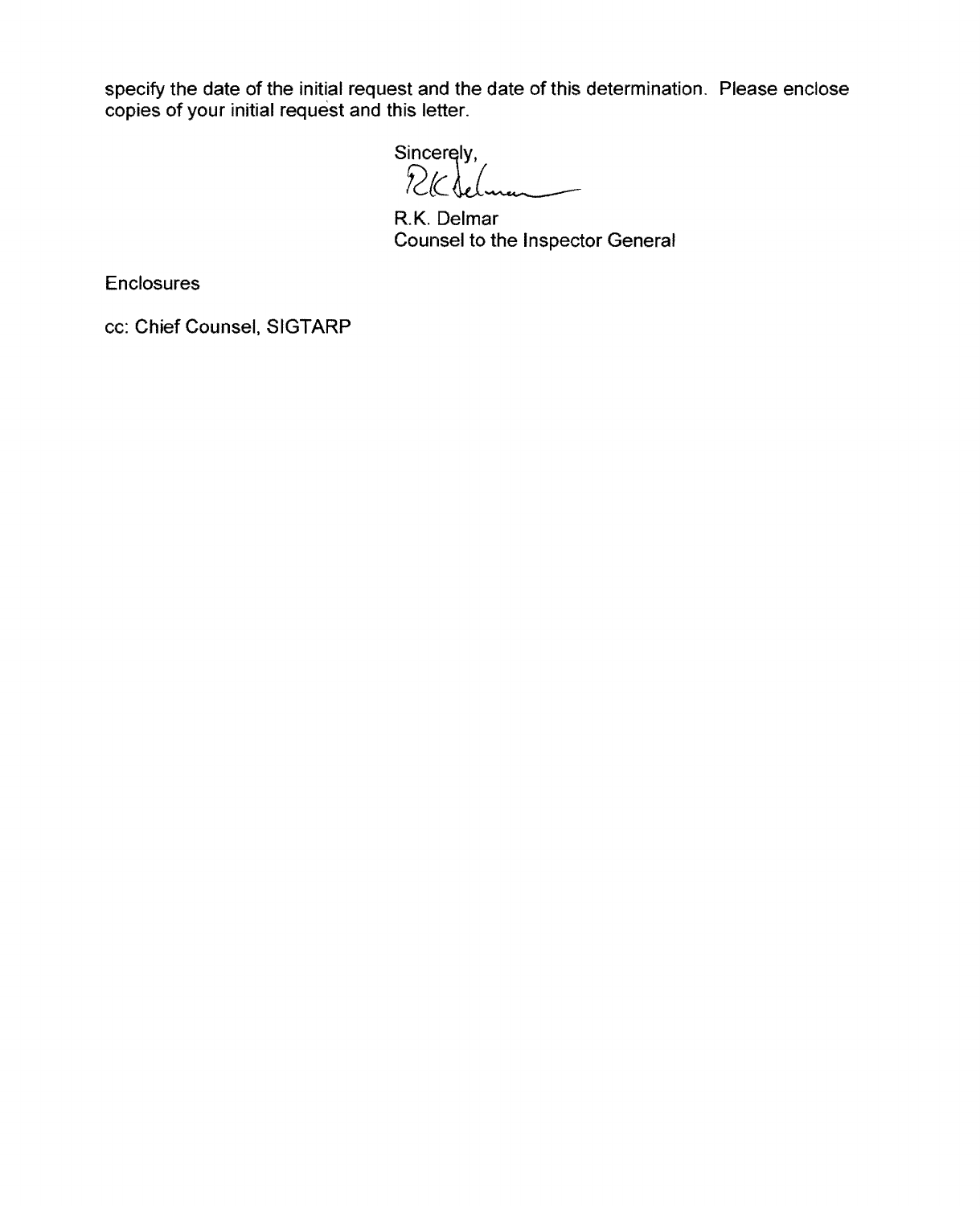**Office of Investigations Activities Closed Investigative Case Report** For the Period Between: *10/01/2008* and *01/15/2010* 

 $\sim 10^6$ 

| <b>Alcohol Tax and Trade Bureau</b>     |                                           |                    |
|-----------------------------------------|-------------------------------------------|--------------------|
| <b>Case Number</b>                      | <b>Summary Comments</b>                   | <b>Closed Date</b> |
|                                         | This office received an allegation of     |                    |
|                                         | misconduct from TTB. A TTB employee       |                    |
|                                         | who works from his home used his          |                    |
|                                         | government-paid unlimited long distance   |                    |
|                                         | to call family members. The phone         |                    |
|                                         | number and government PO Box number       |                    |
|                                         | were also listed for a computer           |                    |
|                                         | consulting firm that his brother-in-law   |                    |
| 2005-0286-1                             | owns.                                     | 3/31/2009          |
|                                         | On 11/2/06, this office received a report |                    |
|                                         | that the Subject, a TTB employee was      |                    |
|                                         | arrested for being drunk in public and    |                    |
|                                         | during the arrest represented himself as  |                    |
|                                         | an ATF agent with arrest authority. The   |                    |
|                                         | Subject later admitted to misrepresenting |                    |
| 2007-0063-1                             | himself.                                  | 5/18/2009          |
|                                         | On 8/9/07, CMB received                   |                    |
|                                         | correspondence from TTB reporting that    |                    |
|                                         | the Subjects allegedly collected evidence |                    |
|                                         | during an investigation without proper    |                    |
| 2007-0485-1                             | consent.                                  | 3/31/2009          |
|                                         | Correspondence received from Acting-      |                    |
|                                         | Director National Revenue Center,         |                    |
|                                         |                                           |                    |
|                                         | a preparer/POA has prepared               |                    |
|                                         | and submitted numerous documents to       |                    |
|                                         | the NRC on behalf of her clients. NRC     |                    |
|                                         | believes that)<br>forging the             |                    |
| 2008-0110-1                             | signature of her clients.                 | 5/12/2009          |
| <b>Bureau of Engraving and Printing</b> |                                           |                    |
| <b>Case Number</b>                      | <b>Summary Comments</b>                   | <b>Closed Date</b> |
|                                         | On 12/12/05, received BEP Case            |                    |
|                                         | Number 05-196-046aWDC, forwarding a       |                    |
|                                         | ROI conducted by BEP Office of Security   |                    |
|                                         | detailing an alleged assault by the       |                    |
| 2006-0092-1                             | Subject.                                  | 3/31/2009          |

 $\ddot{\mathbb{C}}$ 

 $\frac{d\mathbf{r}}{2}$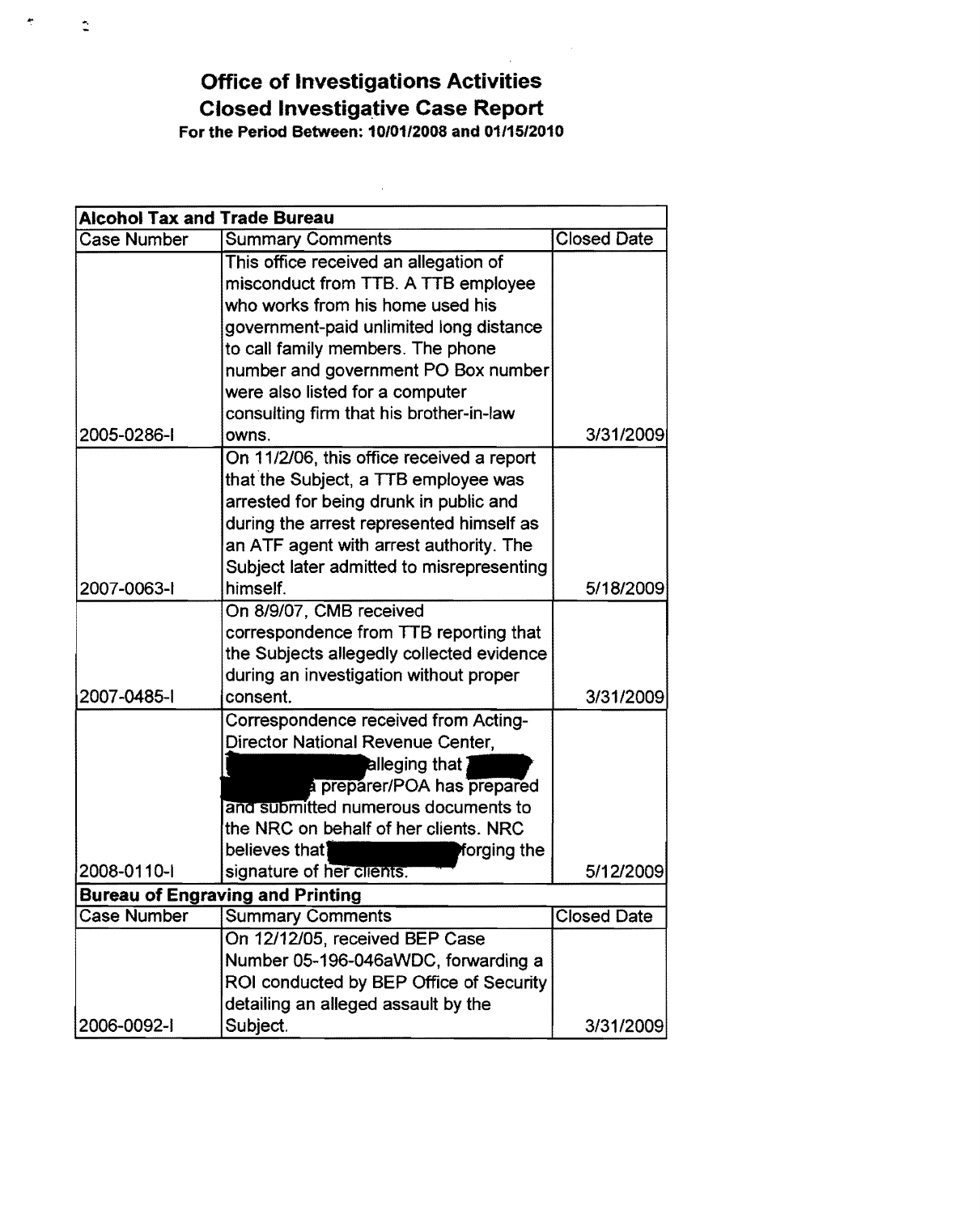|             | On 06/13/2006, this office received         |            |
|-------------|---------------------------------------------|------------|
|             | correspondence from BEP alleging that       |            |
|             | the Suspect is involved in some type of     |            |
| 2006-0310-1 | money laundering activity.                  | 2/13/2009  |
|             | On 06/13/2006, this office received         |            |
|             | correspondence from BEP alleging that       |            |
|             | the Suspect is involved in some type of     |            |
| 2006-0311-I | money laundering activity.                  | 5/12/2009  |
|             | On 11/28/06, this office received a         |            |
|             | telephone call regarding a Whistleblower    |            |
|             | complaint. The caller is the lawyer of a    |            |
|             | BEP employee who wanted to make an          |            |
|             | appointment to make a complaint in          |            |
|             | person and would not give any details of    |            |
| 2007-0106-1 |                                             | 2/13/2009  |
|             | the complaint until that time.              |            |
|             | On 3/13/07, CMB received email              |            |
|             | correspondence from BEP regarding a         |            |
|             | decommissioned BEP police badge that        |            |
|             | is for sale on ebay.com. The badges         |            |
|             | were in use from 1986 to 1993, when         |            |
|             | they were colleted and placed into          |            |
|             | inventory. Several months ago, the          |            |
|             | badges were taken out of inventory to be    |            |
|             | destroyed. The badge was not                |            |
| 2007-0274-1 | authorized to be in the public.             | 3/31/2009  |
|             | On 3/30/07, CMB received information        |            |
|             | regarding false statements made to the      |            |
|             | OIG by the Subject. The Subject             |            |
|             | provided the OIG with a signed              |            |
|             | "Statement of Production" in response to    |            |
|             | an IG subpoena for 2007-0086. The           |            |
|             | Subject stated that he could not locate     |            |
|             | the accountant who formed the               |            |
|             | corporation, acted as a bookkeeper and      |            |
|             | maintained the corporations? records.       |            |
|             | The OIG located the accountant who          |            |
|             | stated that he was hired to help the        |            |
|             | corporation file the proper paperwork to    |            |
|             | be able to conduct business. He was         |            |
|             | paid for that specific service and last had |            |
|             | contact with the he corporation in 2004.    |            |
|             | He further stated that in 2005 he mailed    |            |
|             | all of the records that he accumulated to   |            |
|             |                                             |            |
| 2007-0323-1 | the Subject.                                | 11/10/2008 |

 $\mathcal{L}^{\text{max}}_{\text{max}}$  ,  $\mathcal{L}^{\text{max}}_{\text{max}}$ 

 $\label{eq:2.1} \frac{1}{\sqrt{2}}\int_{0}^{\infty}\frac{1}{\sqrt{2\pi}}\left(\frac{1}{\sqrt{2\pi}}\right)^{2\alpha} \frac{1}{\sqrt{2\pi}}\int_{0}^{\infty}\frac{1}{\sqrt{2\pi}}\left(\frac{1}{\sqrt{2\pi}}\right)^{\alpha} \frac{1}{\sqrt{2\pi}}\frac{1}{\sqrt{2\pi}}\int_{0}^{\infty}\frac{1}{\sqrt{2\pi}}\frac{1}{\sqrt{2\pi}}\frac{1}{\sqrt{2\pi}}\frac{1}{\sqrt{2\pi}}\frac{1}{\sqrt{2\pi}}\frac{1}{\sqrt{2\pi}}$ 

 $\label{eq:2.1} \frac{1}{2} \sum_{i=1}^n \frac{1}{2} \sum_{j=1}^n \frac{1}{2} \sum_{j=1}^n \frac{1}{2} \sum_{j=1}^n \frac{1}{2} \sum_{j=1}^n \frac{1}{2} \sum_{j=1}^n \frac{1}{2} \sum_{j=1}^n \frac{1}{2} \sum_{j=1}^n \frac{1}{2} \sum_{j=1}^n \frac{1}{2} \sum_{j=1}^n \frac{1}{2} \sum_{j=1}^n \frac{1}{2} \sum_{j=1}^n \frac{1}{2} \sum_{j=1}^n \frac{$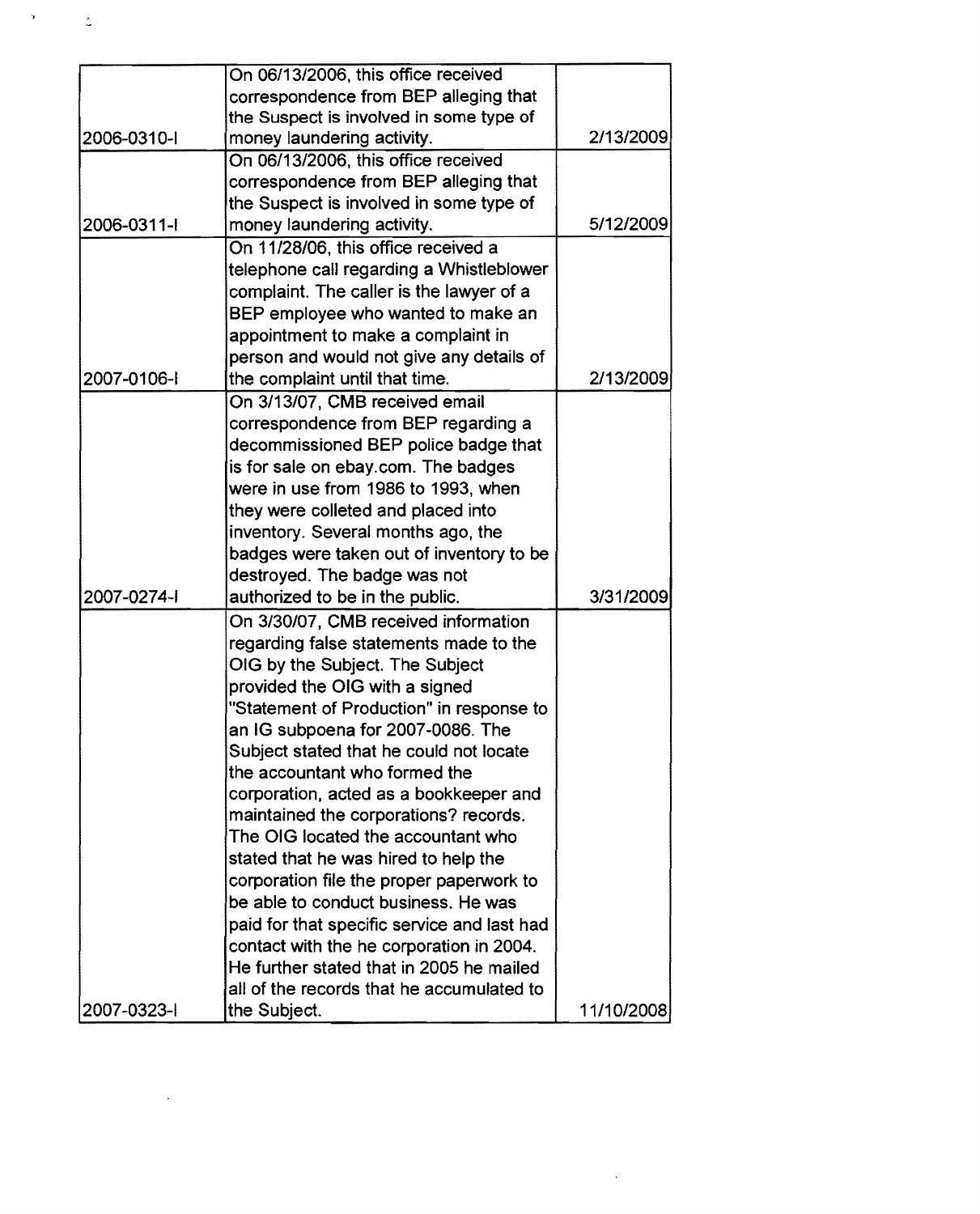|             | On 4/30/07, CMB received email             |           |
|-------------|--------------------------------------------|-----------|
|             | correspondence from BEP reporting that     |           |
|             | a medical file containing PII for an       |           |
|             | employee was stolen from a locked          |           |
| 2007-0366-1 | cabinet                                    | 3/31/2009 |
|             | On 5/7/07, CMB received email              |           |
|             | correspondence from BEP forwarding an      |           |
|             | ebay auction of a \$20 Federal Reserve     |           |
| 2007-0378-1 | Note.                                      | 3/16/2009 |
|             | On 5/7/07, CMB received email              |           |
|             | correspondence from BEP reporting that     |           |
|             | a Engraver's Proof of a series 1919, 20    |           |
|             | peso, produced at the BEP was at live      |           |
|             | auction on ebay.com. Based on the BEP      |           |
|             | control number on the back of the note,    |           |
|             | this item is sill an accountable item in   |           |
|             | BEP's inventory at the BEP Historical      |           |
| 2007-0379-1 | <b>Resource Center.</b>                    | 10/5/2009 |
|             | On 7/27/07, CMB received                   |           |
|             | correspondence from BEP regarding          |           |
|             | allegations that the Subject assaulted a   |           |
|             | co-worker by pulling her down a hall by    |           |
| 2007-0468-1 | her hair.                                  | 3/31/2009 |
|             | Information provided by BEP that there     |           |
|             | was a loss of 1, \$100 note strap.         |           |
|             | Information later determined that the loss |           |
| 2008-0075-1 | was actually 10K.                          | 3/18/2009 |
|             | Information provided by BEP that the       |           |
|             | was a loss of 1, \$1.00 note test strap.   |           |
|             | Information later determined the loss was  |           |
| 2008-0076-1 | actually 100.00.                           | 2/13/2009 |

 $\mathcal{A}^{\text{in}}(\mathcal{A})$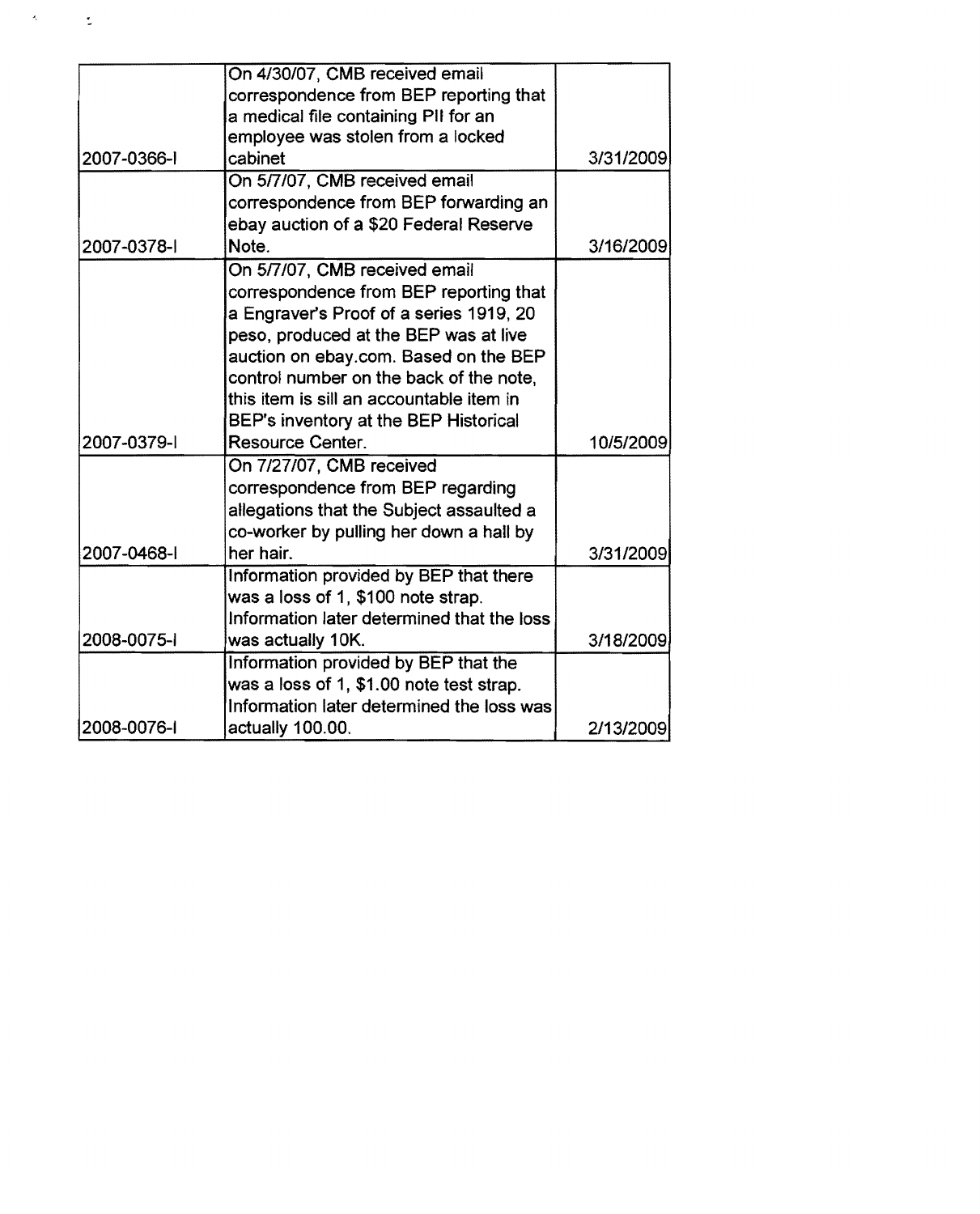|                                       | Correspondence received from BPD                   |                    |
|---------------------------------------|----------------------------------------------------|--------------------|
|                                       | alleging they received a false Worker's            |                    |
|                                       | Compensation claim for                             |                    |
|                                       | <b>Metal Forming Machine</b>                       |                    |
|                                       | Operator, NY West Point Mint.                      |                    |
|                                       | Apparently the above named subject was             |                    |
|                                       | in an automobile accident the same day             |                    |
|                                       | the subject is claiming he was injured             |                    |
|                                       | while working. The injuries that the               |                    |
|                                       | Subject has reported to receive to                 |                    |
|                                       | Worker's Compensation are identical to             |                    |
|                                       | the injuries that were a result of the             |                    |
| 2009-0015-1                           | automobile accident.                               | 12/14/2009         |
|                                       | <b>Community Development Financial Institution</b> |                    |
| <b>Case Number</b>                    | <b>Summary Comments</b>                            | <b>Closed Date</b> |
|                                       | On 11/14/07, Office of Audit received a            |                    |
|                                       | conference telephone call from                     |                    |
|                                       | Complainant reporting that Subject                 |                    |
|                                       | circumvented the COTR and the CDFI-                |                    |
|                                       | CIO's authority by going directly to the           |                    |
|                                       | CDFI Director to deny all CDFI-Grants              |                    |
|                                       | Management Office employees access to              |                    |
|                                       | the Compliance Monitoring database.                |                    |
|                                       | Complainant advises that access to the             |                    |
|                                       | database is needed by the employees to             |                    |
|                                       | perform their job duties, and denial of            |                    |
|                                       | such access is alleged retaliation for             |                    |
|                                       | providing OIG information relevant to this         |                    |
| 2008-0029-1                           | complaint.                                         | 10/3/2008          |
|                                       | OIG-OA referred information their office           |                    |
|                                       | received from the Senior Advisor the the           |                    |
|                                       | Director of CDFI regarding bonuses paid            |                    |
|                                       | to CDFI employees from 2004 through                |                    |
|                                       | 2007. It was noted that the bonuses were           |                    |
|                                       | exorbitant in light of the fact that the           |                    |
|                                       | viability of the Fund is a current concern.        |                    |
|                                       | Many bonuses for FY 2007 were for                  |                    |
|                                       | \$10,000, which is the largest amount that         |                    |
|                                       | could be approved internally without               |                    |
| 2008-0097-1                           | additional OPM approval.                           | 12/17/2009         |
| <b>Departmental Offices - General</b> |                                                    |                    |
| <b>Case Number</b>                    | <b>Summary Comments</b>                            | <b>Closed Date</b> |

 $\mathcal{A}^{\text{max}}_{\text{max}}$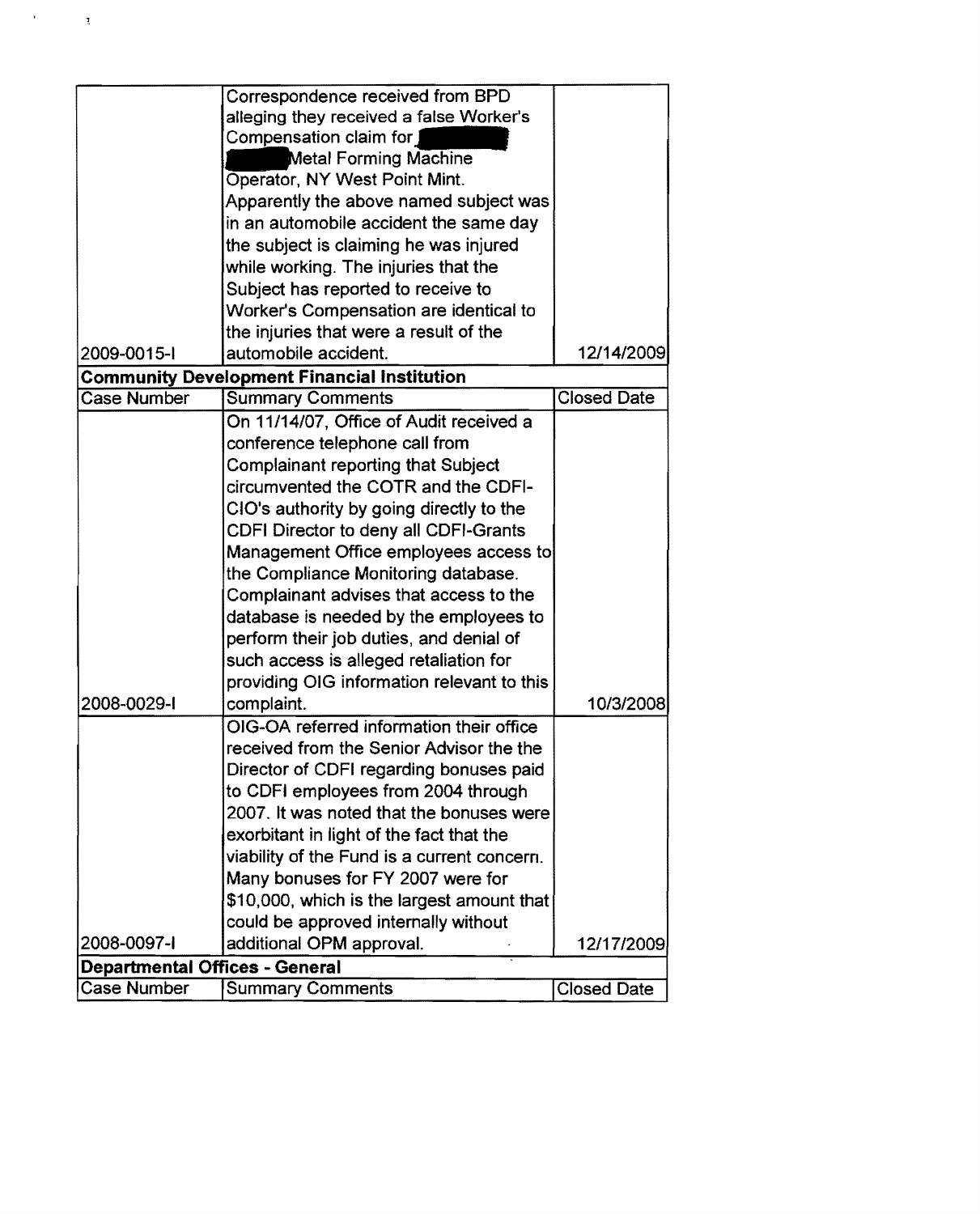|             | On 03/07/05, information received that     |           |
|-------------|--------------------------------------------|-----------|
|             | an additional set of DVD-R and CD-R        |           |
|             | contaminated with NSC and SBU              |           |
|             | information had been found at the          |           |
| 2005-0180-I | Treasury annex.                            | 2/11/2009 |
|             | This office received correspondence from   |           |
|             | the complainant forwarding allegations of  |           |
|             | a memo that requests funding for certain   |           |
|             | projects, accompanied by a false           |           |
|             | document, which includes testimony from    |           |
|             | General Counsel Haven which he did not     |           |
| 2006-0244-1 | give.                                      | 10/5/2009 |
|             | On 7/26/06, this office received           |           |
|             | correspondence from DOJ forwarding a       |           |
|             | Qui Tam complainant under the False        |           |
|             | Claims Act. It is alleged that the Subject |           |
|             | knowingly misrepresented both the true     |           |
|             | cost and the manner of manufacture for     |           |
|             | garments, containers, and other various    |           |
|             | products that were sold to various federal |           |
|             | agencies, including the Department of      |           |
| 2006-0410-1 | Treasury.                                  | 6/9/2009  |
|             | On 9/18/06, this office received           |           |
|             | information from TEOAF that an official    |           |
|             | in the Fayette County Sheriff Department   |           |
|             | misused TEOAF funds for unauthorized       |           |
|             | expenditures. The official has been        |           |
|             | demoted and suspended following an         |           |
|             | internal investigation of an escort        |           |
|             | assignment for a local baseball team that  |           |
|             | allegedly received threats. The funds      |           |
|             | used to pay Fayette County Deputies for    |           |
|             | the travel reportedly were taking from     |           |
|             | <b>TEOAF funding. Potential loss is</b>    |           |
| 2006-0474-1 | approximately \$1,500.                     | 2/27/2009 |

 $\epsilon$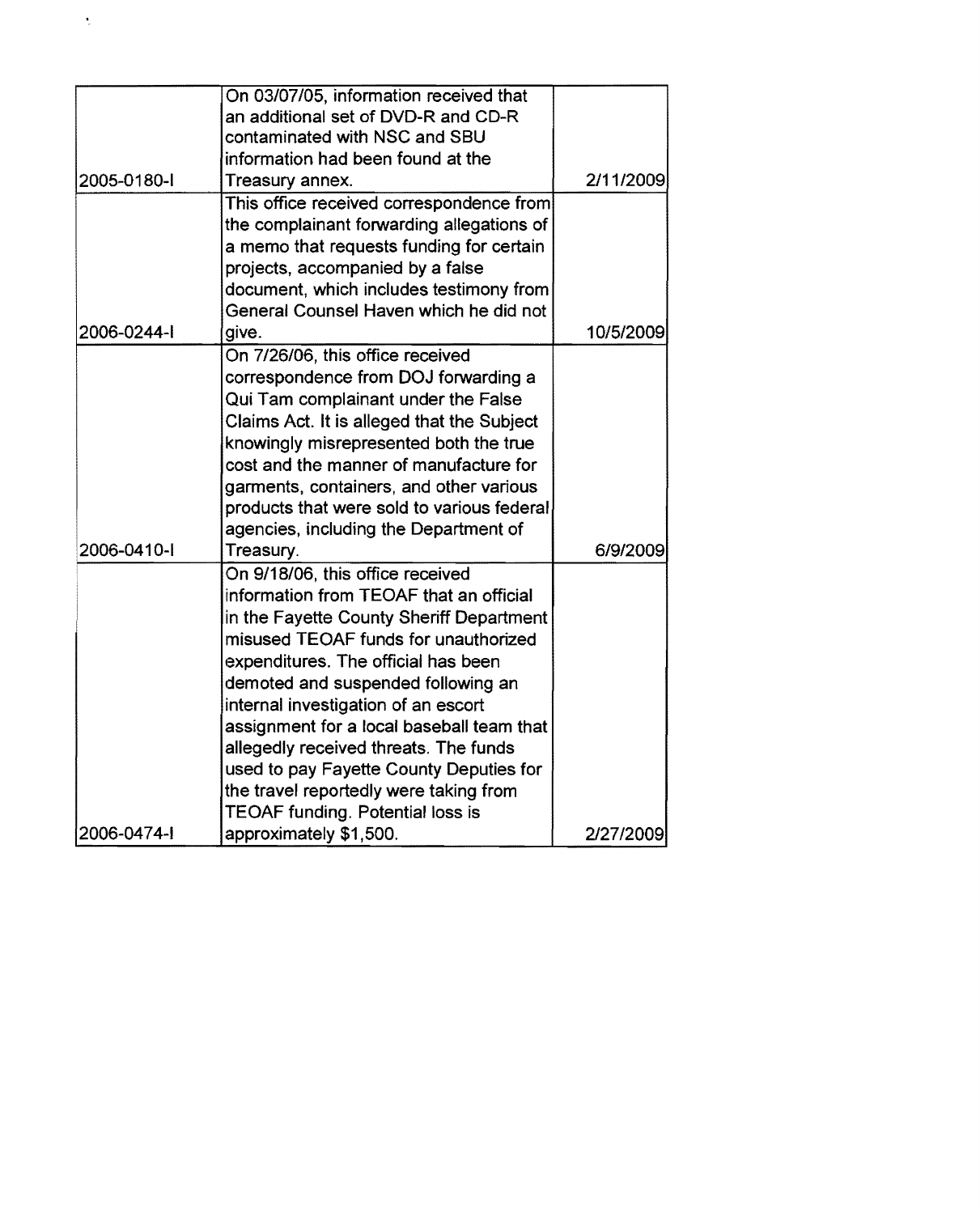|             | On 2/21/07, CMB received email               |            |
|-------------|----------------------------------------------|------------|
|             | correspondence from the DO helpdesk          |            |
|             | reporting that the Subject lost her          |            |
|             | government issued PDA at the Tampa,          |            |
|             | FL International Airport in the middle of    |            |
|             | the night of 2/16/07. The Subject            |            |
|             | indicated that she had her SSN and the       |            |
|             | SSNs of her children on the device. The      |            |
|             | device was remotely examined and no          |            |
|             | email were accessed or sent. The device      |            |
|             | was terminated remotely. The Subject         |            |
| 2007-0226-1 | reported the loss to the airline and TSA.    | 4/21/2009  |
|             |                                              |            |
|             | On 5/1/07 CMB received information           |            |
|             | from GAO regarding misuse of the Public      |            |
|             | Transportation Incentive Program. It is      |            |
|             | alleged that the subject's commuting         |            |
|             | costs are approximately \$54/month, and      |            |
|             | the remaining \$51 is being used by          |            |
| 2007-0370-1 | relatives.                                   | 7/14/2009  |
|             | On 5/1/07 CMB received information           |            |
|             | from GAO regarding misuse of the Public      |            |
|             | Transportation Incentive Program. It is      |            |
|             | alleged that the subject's commuting         |            |
|             | costs are approximately \$60/month, and      |            |
|             | the remaining \$45 is being used by          |            |
| 2007-0371-1 | friends.                                     | 1/12/2010  |
|             |                                              |            |
|             | On 7/25/07, CMB received                     |            |
|             | correspondence from the Complainant          |            |
|             | alleging fraud in the sale of industrial     |            |
|             | equipment through a contract with            |            |
|             | Treasury Forfeiture Fund to sell seized      |            |
|             | items. It is alleged that the winning bidder |            |
|             | had prior knowledge of the sale from ICE     |            |
|             | and a relationship with ICE that gave him    |            |
| 2007-0465-1 | an unfair advantage in the auction.          | 11/24/2008 |
|             | RRB OIG provided OI with written             |            |
|             | notification of initiation of investigation  |            |
|             | into improper payment of RRB annuity         |            |
|             | benefit payments intended for individual     |            |
|             | that had deceased on 1/25/00. It is          |            |
|             | estimated that the RRB had issued            |            |
|             | monthly annuity payments after that date     |            |
|             |                                              |            |
|             | in the total amount of \$59,245.92.          |            |
|             | Subject of fraudulently received             |            |
| 2008-0042-1 | payments is unknown at this time.            | 2/11/2009  |

 $\mathcal{A}^{\text{max}}_{\text{max}}$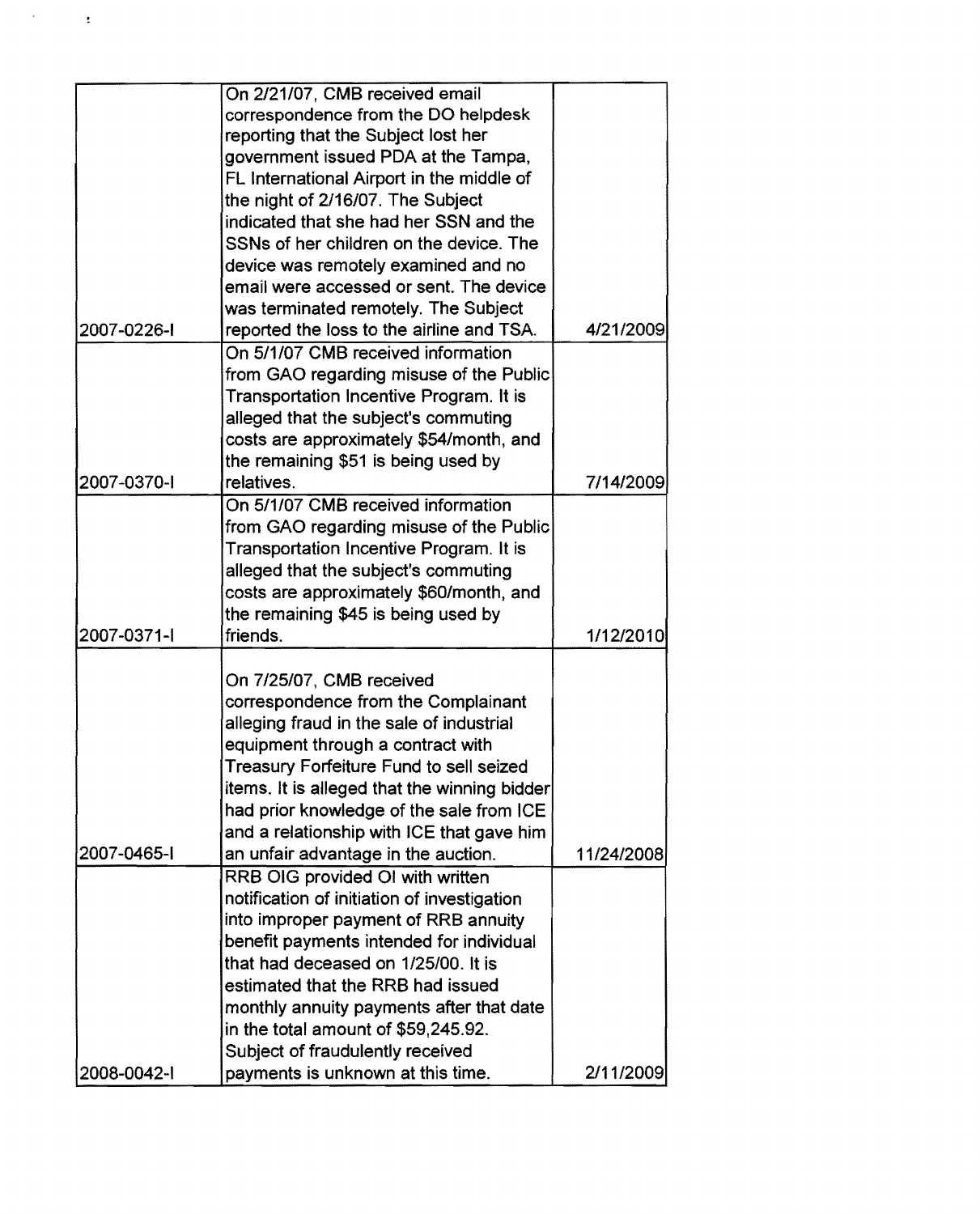| <b>Case Number</b>           | <b>Summary Comments</b>                                                            | <b>Closed Date</b> |
|------------------------------|------------------------------------------------------------------------------------|--------------------|
| <b>Bureau of Public Debt</b> |                                                                                    |                    |
| BEP-09-0154-I                | shift.                                                                             |                    |
|                              |                                                                                    | 12/17/2009         |
|                              | building while on duty during her midnight                                         |                    |
|                              | sells counterfeit DVDs inside of the BEP                                           |                    |
|                              | to the BEP Office of Currency Production                                           |                    |
|                              | alleged a BEP currency worker assigned                                             |                    |
|                              | submitted telephonic complaint which                                               |                    |
|                              | <b>BEP Office of Security forwarded</b><br>information received via an anonymously |                    |
|                              |                                                                                    |                    |
| BEP-09-0142-I                | Excel spreadsheet training.                                                        | 12/17/2009         |
|                              | of-state training TDY to New Orleans for                                           |                    |
|                              | BEP's Legal Department attended an out-                                            |                    |
|                              | waste, and abuse, in that the majority of                                          |                    |
|                              | Anonymous complaint alleges fraud,                                                 |                    |
| BEP-09-0138-I                | initiated as a preliminary.                                                        | 12/29/2009         |
|                              | consensus of the IRG, this matter                                                  |                    |
|                              | work, to include standing at a casino. Per                                         |                    |
|                              | performing normal functions outside of                                             |                    |
|                              | disability limitations, she has been seen                                          |                    |
|                              | alleged that although Subject is claiming                                          |                    |
|                              | committed by BEP employee. It is                                                   |                    |
|                              | workers' compensation fraud being                                                  |                    |
|                              | Anonymous complaint submitted alleging                                             |                    |
| 2008-0122-1                  | laundering.                                                                        | 9/2/2009           |
|                              | alleging possible acts of money                                                    |                    |
|                              | <b>Assistant Chief, Office of Security</b>                                         |                    |
|                              | Correspondence received from                                                       |                    |
| 2008-0085-1                  | which authorizes this practice.                                                    | 2/11/2009          |
|                              | providing follow-on policy clarification                                           |                    |
|                              | to exit the facility with the tools without                                        |                    |
|                              | BEP management to allow the employee                                               |                    |
|                              | December 2007, but was instructed by                                               |                    |
|                              | stopped by a BEP police officer in                                                 |                    |
|                              | BEP plate printer employee who was                                                 |                    |
|                              | specific incident involving an unnamed                                             |                    |
|                              | must be procured at government<br>expense. Complainant advised of a                |                    |
|                              |                                                                                    |                    |
|                              | owned tool sets to retiring BEP<br>employees. As a result, new tool sets           |                    |
|                              |                                                                                    |                    |
|                              | improper gifting of expensive government                                           |                    |
|                              | allegations of employee misconduct, in<br>that BEP management has facilitated the  |                    |
|                              | conducted on 6/10/08, which forwarded                                              |                    |
|                              | information to OI via an intake interview                                          |                    |
|                              | BEP WCF employee submitted                                                         |                    |
|                              |                                                                                    |                    |

 $\label{eq:2.1} \frac{1}{\sqrt{2}}\left(\frac{1}{\sqrt{2}}\right)^{2} \left(\frac{1}{\sqrt{2}}\right)^{2} \left(\frac{1}{\sqrt{2}}\right)^{2} \left(\frac{1}{\sqrt{2}}\right)^{2} \left(\frac{1}{\sqrt{2}}\right)^{2} \left(\frac{1}{\sqrt{2}}\right)^{2} \left(\frac{1}{\sqrt{2}}\right)^{2} \left(\frac{1}{\sqrt{2}}\right)^{2} \left(\frac{1}{\sqrt{2}}\right)^{2} \left(\frac{1}{\sqrt{2}}\right)^{2} \left(\frac{1}{\sqrt{2}}\right)^{2} \left(\$ 

 $\mathcal{L}^{\text{max}}_{\text{max}}$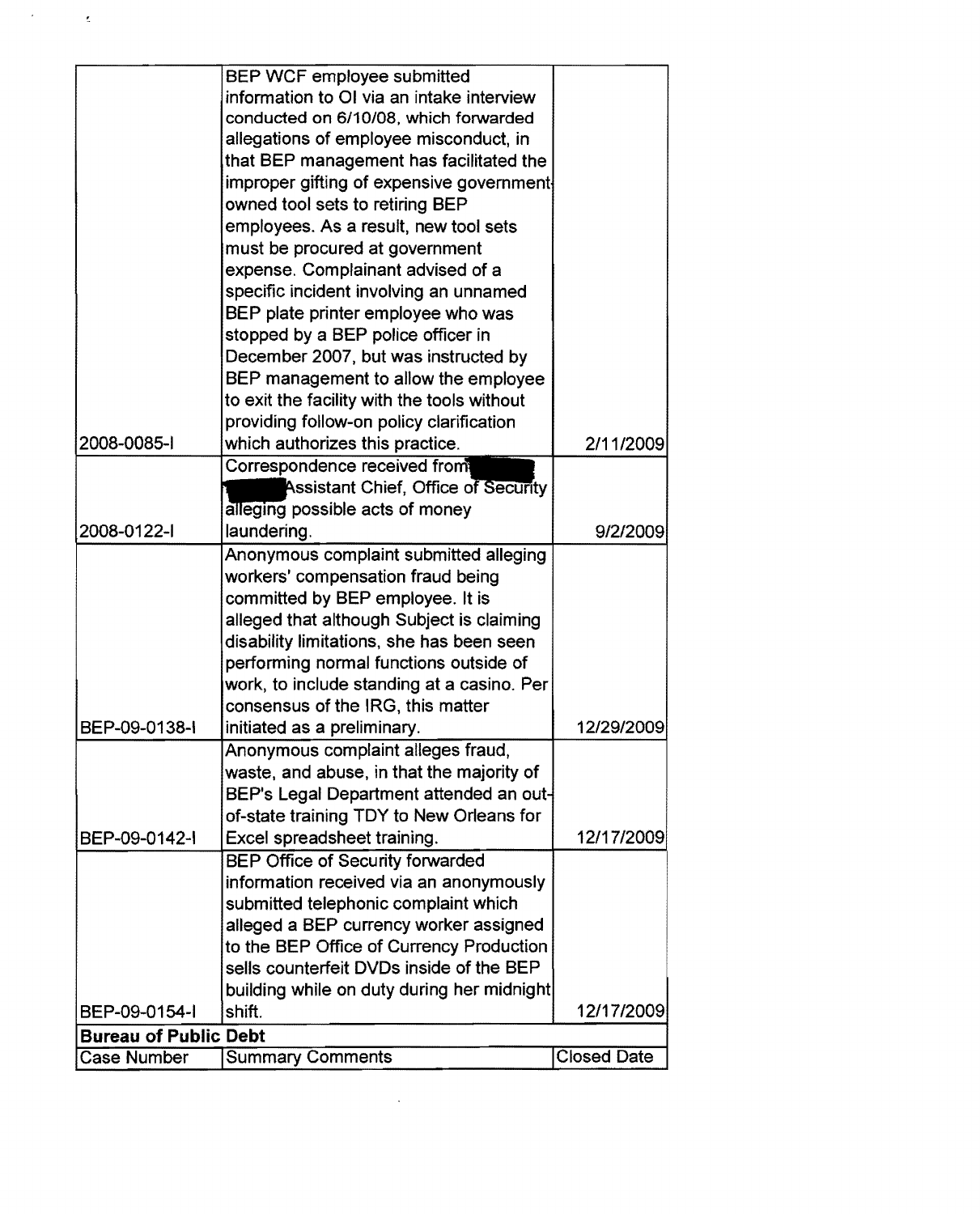|             | On 11/18/05, OIG-OI Hotline received an<br>e-mail from the Complainant, who wishes  |           |
|-------------|-------------------------------------------------------------------------------------|-----------|
|             | to remain confidential, regarding the                                               |           |
|             | conduct of the Subject. It is alleged that                                          |           |
|             | the Subject works on outside business                                               |           |
|             | activities while on Treasury time. The                                              |           |
|             | Subject produces a podcast and it is                                                |           |
|             | alleged that he attends conferences                                                 |           |
|             | related to electronic communication while                                           |           |
|             | on travel for Treasury. It is also alleged                                          |           |
|             | that the Subject does not work full eight                                           |           |
|             | hour days and that he works from home                                               |           |
|             | but does not account for that time. It is<br>also alleged that the Subject uses his |           |
|             | position with Treasury to say that he is a                                          |           |
| 2006-0061-I | government expert on podcasting.                                                    | 4/21/2009 |
|             | On 1/27/06, OI was telephonically                                                   |           |
|             | notified by BPD via]<br>bf an                                                       |           |
|             | ongoing BPD administrative investigation                                            |           |
|             | into allegations that two FedSource                                                 |           |
|             | employees may have improperly cut and                                               |           |
|             | pasted signatures of other FedSource                                                |           |
|             | officials, possibly in conjunction with                                             |           |
|             | nepotism practices regarding the hiring                                             |           |
|             | of contractor employees. Other                                                      |           |
|             | allegations forwarded include misuse of                                             |           |
| 2006-0127-l | government travel card, improper task<br>order processing, and abuse of authority.  | 8/26/2009 |
|             | Correspondence received from                                                        |           |
|             | <b>Branch Manager, Transaction</b>                                                  |           |
|             | Branch, BPD with allegations of attempts                                            |           |
|             | of improper use of Certificate of                                                   |           |
| 2009-0012-1 | indebtedness (C of I).                                                              | 3/17/2009 |

 $\sim 10^{-1}$ 

 $\alpha = 1$  ,  $\alpha$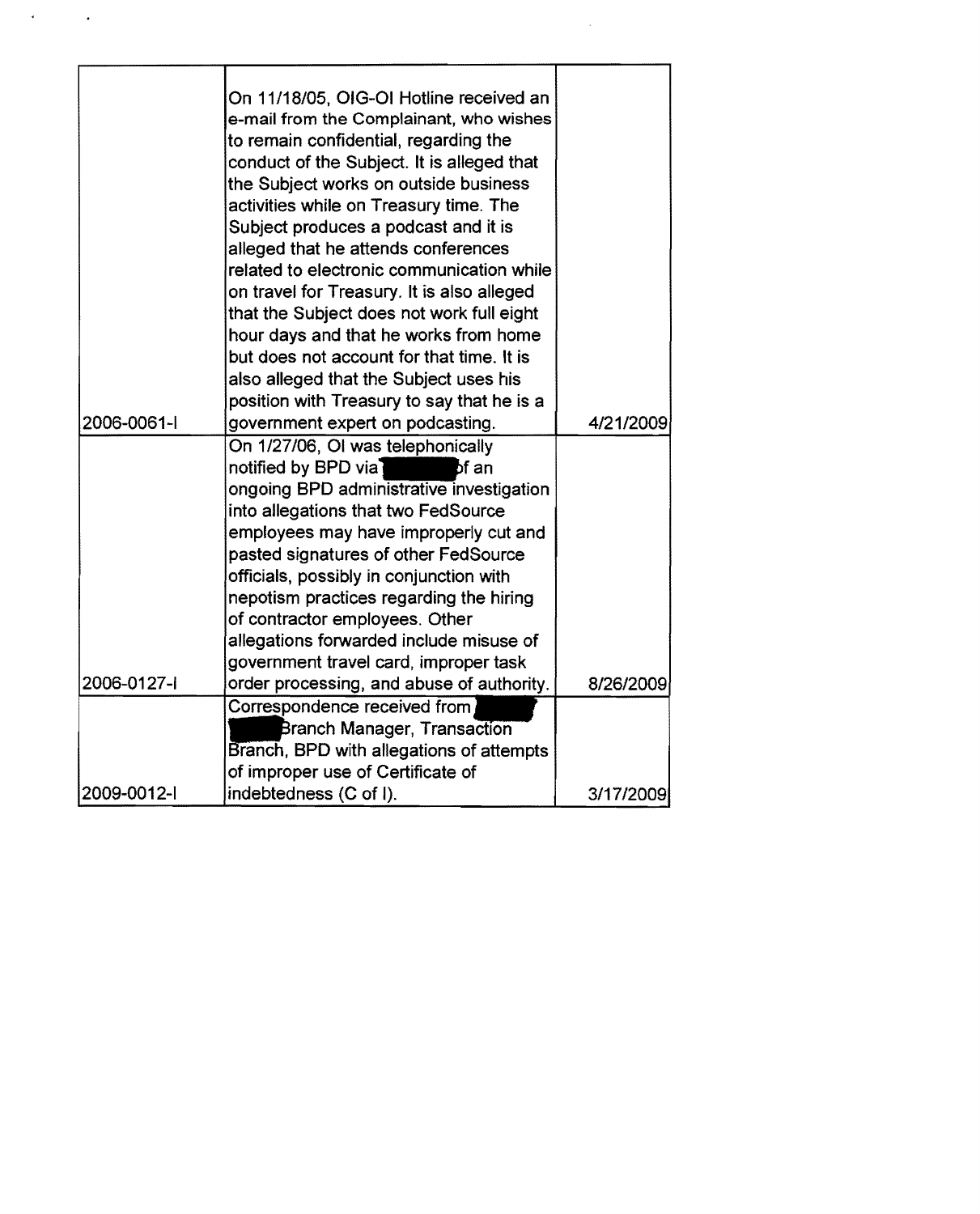|             | Anonymous complainant submitted                 |            |
|-------------|-------------------------------------------------|------------|
|             | allegations via the OIG hotline of time         |            |
|             | and attendance fraud. Complaint alleges         |            |
|             | Subject has certification powers over her       |            |
|             | own timecard and misuses this ability in        |            |
|             | fraudulently failing to use/claim leave for     |            |
|             | unaccounted time out of the office.             |            |
|             | Additionally, complaint alleges PTI metro       |            |
|             | fare card abuse in that Subject claims          |            |
|             | benefits for her transportation origin point    |            |
|             | commencing from the Branch Avenue               |            |
|             | (MD) metro stration when Subject                |            |
| 2008-0053-1 | resides in Washington D.C.                      | 5/13/2009  |
|             | <b>Allegations Against Federal Government</b>   |            |
|             | Contractor Bearingpoint Inc. Concerning         |            |
|             | the Violation of Government Laws and            |            |
| 2008-0074-1 | Regulations.                                    | 6/23/2009  |
|             | It was learned from<br>that                     |            |
|             | was arrested by a joint<br>subject              |            |
|             | FBI/Fairfax County Police Drug Task             |            |
|             | Force last night in a reverse sting             |            |
|             | operation. Was arrested for                     |            |
|             | purchasing 2 ounces of Crystal Meth.            |            |
|             | s treasury badges/passes were                   |            |
|             | seized and are currently held by the            |            |
| 2008-0079-1 | assigned FBI Special Agent                      | 3/17/2009  |
|             | This incident, forwarded by USSS to DO          |            |
|             | Security,<br>involved the                       |            |
|             | alleged tampering of an open soda               |            |
|             | container which belonged to a contractor        |            |
|             | pass holder. Complainant surmised the           |            |
|             | liquid smells like it contains Windex.          |            |
|             | <b>ASACT</b><br><b>Serformed initial review</b> |            |
|             | and advised that interviewing of the            |            |
|             | complainant & preliminary fact finding          |            |
|             | needed to make further determination            |            |
|             | regarding allegation disposition.               |            |
|             | Complaint did not specify possible              |            |
|             | subjects and was vague as to what               |            |
|             | section of D.O. this contractor works at.       |            |
|             | or what contract he is operating under.         |            |
|             | Subject was interviewed on 7/8/08, with         |            |
|             | decision made to open investigation on          |            |
| 2008-0094-1 | 7/14/08.                                        | 12/17/2008 |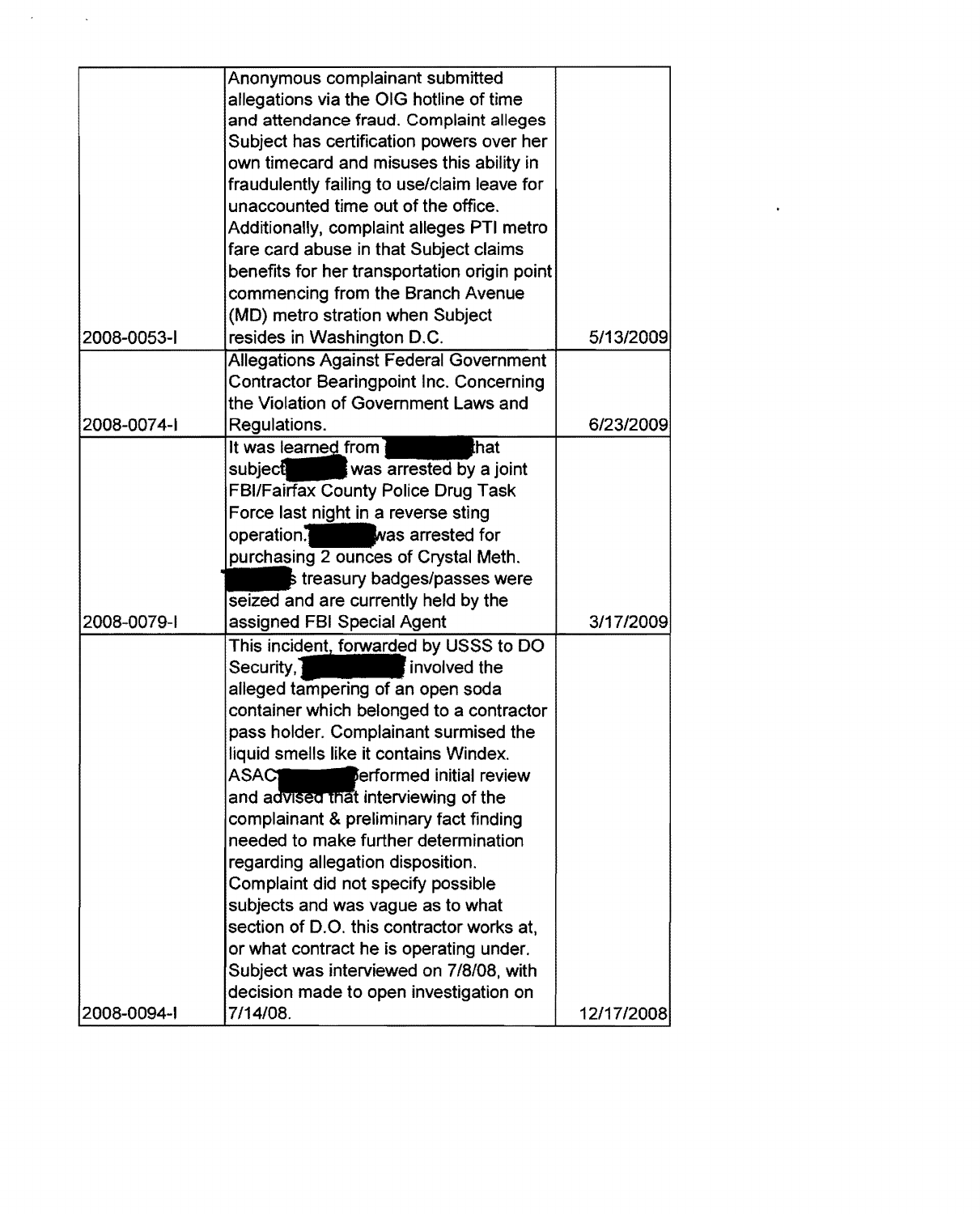|             | OIG-OI received notification of an arrest |           |
|-------------|-------------------------------------------|-----------|
|             | employee, via OIG<br>of $a_i$             |           |
|             | Counsel who was contacted by              |           |
|             |                                           |           |
|             | Subject was charged with perjury, and     |           |
|             | the straw purchase of firearms            |           |
|             | including assault rifles and a            |           |
|             | handgun, that under<br>law,               |           |
|             | cannot be sold to anyone younger than     |           |
| 2008-0103-1 |                                           | 9/22/2009 |
|             | Correspondence received via OI-Hotline    |           |
|             | alleging<br>Senior                        |           |
|             | Procurement Executive, became involved    |           |
|             | in an active procurement in which         |           |
|             | s previous employer, was a                |           |
|             | participant prior to divesting himself of |           |
| 2008-0118-I | stock.                                    | 3/13/2009 |
|             | On 10/23/2008 OI's AIGI received          |           |
|             | information regarding a matter involving  |           |
|             | a DO Employee                             |           |
|             | Financial                                 |           |
|             | Markets, and<br>l, Head                   |           |
|             | $\sf{Trader}\; \sf{for}\; \sf{I}$         |           |
|             | requesting that we open a case.           |           |
|             | According to the statement provided by    |           |
|             | a third party notified                    |           |
|             | that it was rumored                       |           |
|             | made over 100 million after speaking      |           |
|             | with1<br>about the re-opening             |           |
|             | of some Treasury securities, indicating   |           |
|             | that (if true) there may have been        |           |
|             | wrongdoing on the part $^{\dagger}$       |           |
| 2009-0013-1 | and/on                                    | 2/17/2009 |

 $\mathcal{L}(\mathcal{A})$  and  $\mathcal{L}(\mathcal{A})$ 

 $\mathcal{L}_{\mathcal{L}}$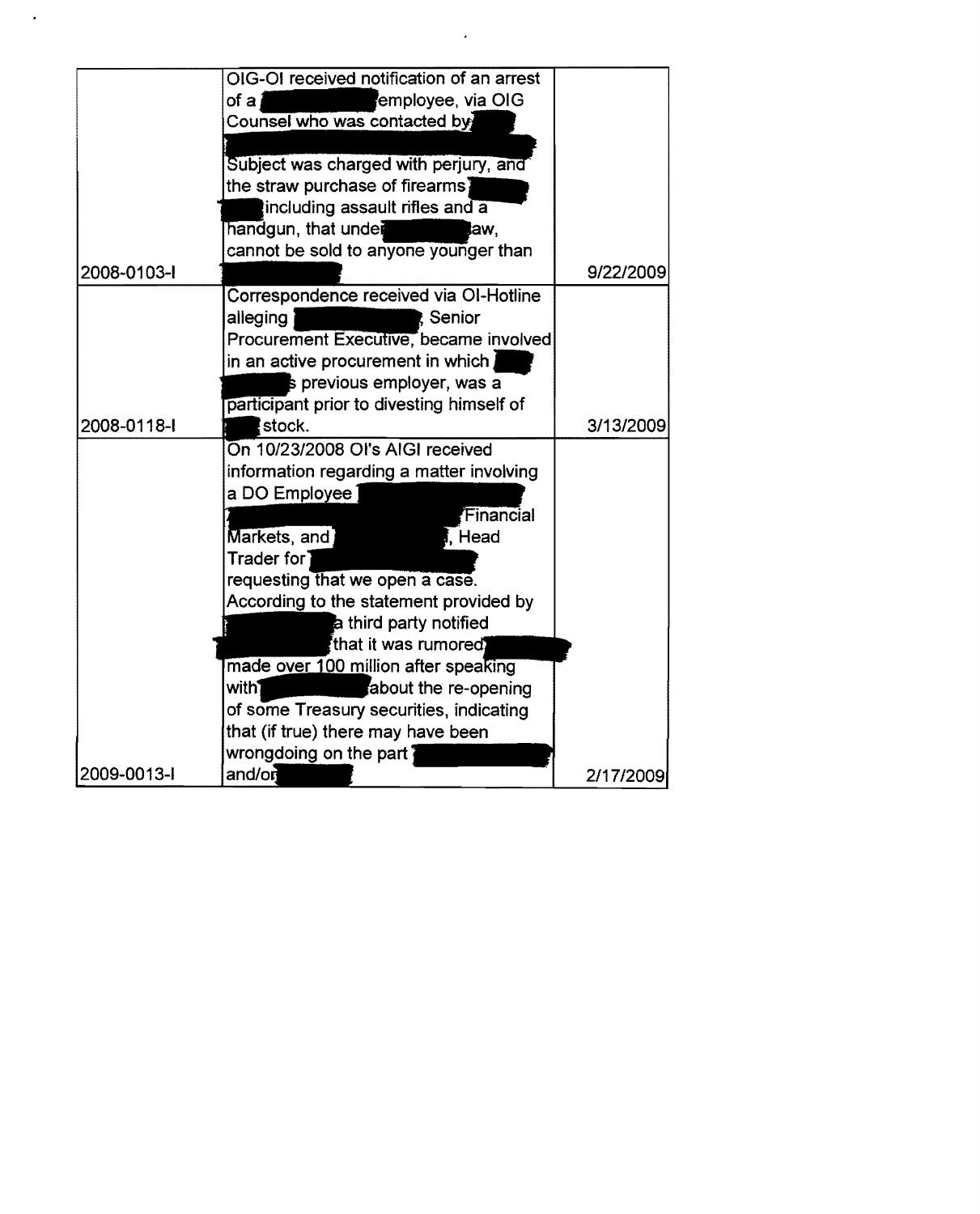|              | On 11/13/08, an unidentified foreign       |            |
|--------------|--------------------------------------------|------------|
|              | national from Brazil was observed          |            |
|              | connected to and using the D.O. local      |            |
|              | area network system. It is alleged the     |            |
|              | Subject was observed using a computer      |            |
|              | workstation assigned to an unidentified    |            |
|              | Treasury-D.O. intern in the Public Affairs |            |
|              | Office. Subject was also observed with a   |            |
|              | non-Treasury issued flash drive, which     |            |
|              | was plugged into the intern's computer. A  |            |
|              | Treasury employee,                         |            |
|              |                                            |            |
|              | photocopied the Subject's passport, prior  |            |
|              | to allowing him to leave. D.O.-CIO office  |            |
|              | confiscated the intern's computer and      |            |
|              | sent it to DHS for analysis. DHS           |            |
|              | concluded the scan and found no            |            |
|              | evidence of mal-ware or attempts to        |            |
|              | compromise the D.O. network. Subject       |            |
|              | had connected to a foreign web-based e-    |            |
|              | mail service. On 11/14/08, per SAC-INV,    |            |
|              | this matter initiated as an investigation  |            |
| DO-09-0016-I | and assigned to SA                         | 12/30/2009 |
|              | OI received correspondece from a           |            |
|              | private citizen regarding a fradulent      |            |
| DO-09-0091-I | website being used for advance fee fraud   | 9/24/2009  |
|              | OI received correspondence with            |            |
|              | allegations of possible tampering of       |            |
|              | <b>Outlook Email Account. Possible</b>     |            |
|              | Employees in correlation with the          |            |
|              | following allegation: J                    |            |
|              |                                            |            |
|              | Per IRG on 7/21 assign to OI to be made    |            |
| DO-09-0127-I | a Preliminary                              | 12/17/2009 |
|              | Anonymous complaint alleges pervasive      |            |
|              | fraud, waste, and abuse being committed    |            |
|              | by various personnel at DO (Office of      |            |
|              | Terrorism and Financial Intelligence).     |            |
|              | Complaint generally alleges the            |            |
|              | duplication of systems and processes       |            |
|              | and the hiring of contractors outside      |            |
|              | normal procedures, raiding the budget      |            |
|              |                                            |            |
|              | and TEOAF funds to pay for mistakes in     |            |
|              | planning, organization, and purchasing.    |            |
|              | Additional allegations focus on travel     |            |
|              | regulation violations and improper hiring, |            |
| DO-09-0143-I | promotion, and bonus practices.            | 10/15/2009 |

 $\label{eq:2.1} \frac{1}{2} \int_{\mathbb{R}^3} \frac{1}{\sqrt{2\pi}} \int_{\mathbb{R}^3} \frac{1}{\sqrt{2\pi}} \int_{\mathbb{R}^3} \frac{1}{\sqrt{2\pi}} \int_{\mathbb{R}^3} \frac{1}{\sqrt{2\pi}} \int_{\mathbb{R}^3} \frac{1}{\sqrt{2\pi}} \int_{\mathbb{R}^3} \frac{1}{\sqrt{2\pi}} \int_{\mathbb{R}^3} \frac{1}{\sqrt{2\pi}} \int_{\mathbb{R}^3} \frac{1}{\sqrt{2\pi}} \int_{\mathbb{R}^3}$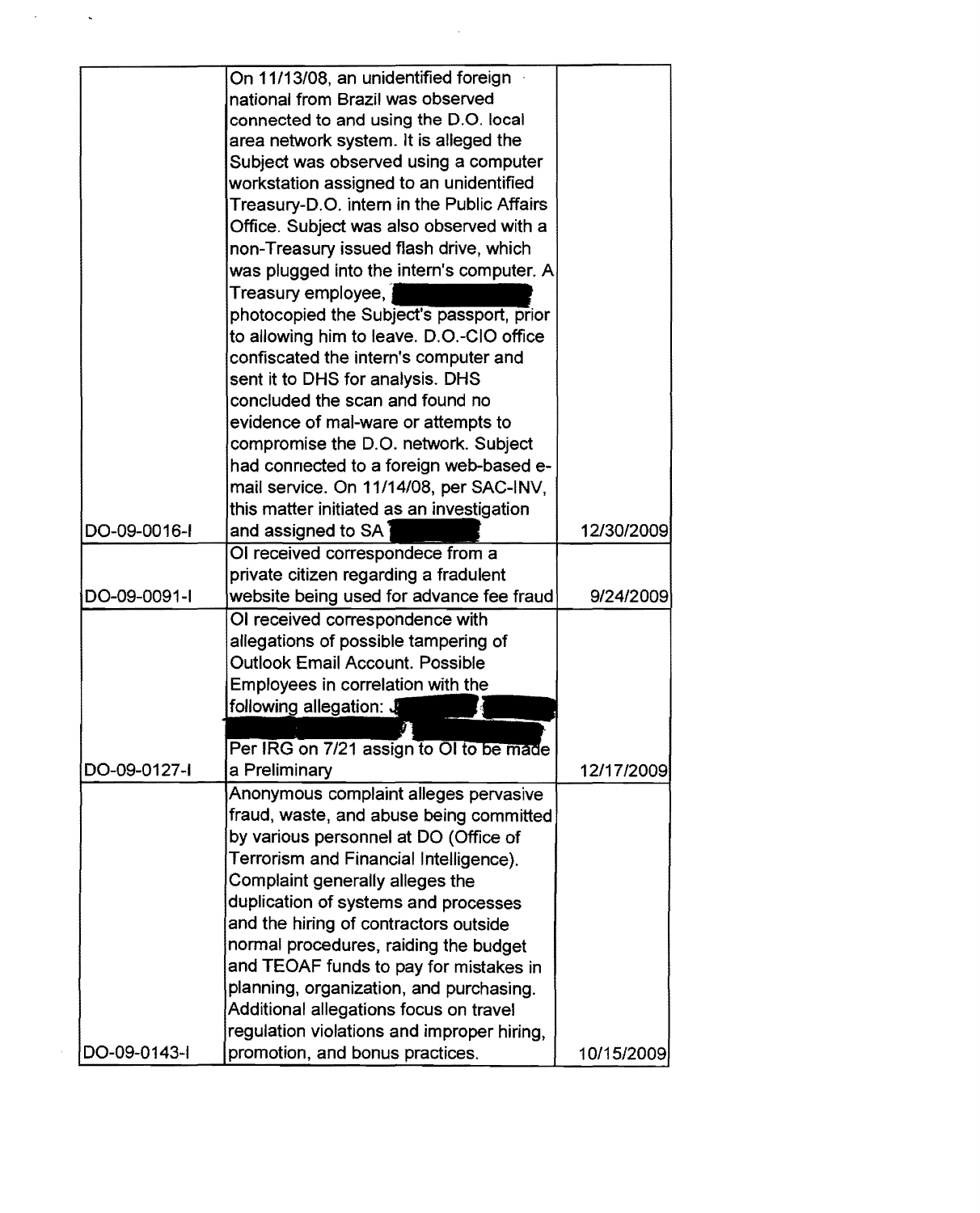|                                     | reported on 10/06/09 that a desktop was     |                    |
|-------------------------------------|---------------------------------------------|--------------------|
|                                     | stolen off of her desk at 3                 |                    |
| DO-10-0054-I                        | on 9/18/09.                                 | 10/27/2009         |
|                                     | <b>Financial Crimes Enforcement Network</b> |                    |
| <b>Case Number</b>                  | <b>Summary Comments</b>                     | <b>Closed Date</b> |
|                                     | Correspondence received from                |                    |
|                                     | $,$ Office                                  |                    |
|                                     | of Liaison Services, FINCEN with            |                    |
|                                     | allegations that were referred to FINCEN    |                    |
|                                     | from East Boston Savings Bank that          |                    |
|                                     | contained information a SAR authored by     |                    |
|                                     | EBSB was made known to the sole             |                    |
|                                     | subject named in the report by an Agent     |                    |
| 2009-0011-I                         | with the Federal Bureau of Investigation.   | 4/21/2009          |
| <b>Financial Management Service</b> |                                             |                    |
| <b>Case Number</b>                  | <b>Summary Comments</b>                     | <b>Closed Date</b> |
|                                     | This office received correspondence from    |                    |
|                                     | VA forwarding information on a VA OIG       |                    |
|                                     | investigation. The subject is alleged to    |                    |
|                                     | have stolen dues, which includes U.S.       |                    |
|                                     | Treasury checks, between 4/1/04 and         |                    |
|                                     | 4/5/05 from the American Federation of      |                    |
|                                     | Government Employees (AFGE)]                |                    |
|                                     | at VA Medical Center, while                 |                    |
| 2005-0295-1                         | president.                                  | 3/3/2009           |
|                                     | Complainant contacted OIG concerning        |                    |
|                                     | information developed during an             |                    |
|                                     | unrelated investigation being conducted     |                    |
|                                     | by the Office of Inspector General,         |                    |
|                                     | Government Printing Office. Complainant     |                    |
|                                     | alleged the Subject maybe involved in       |                    |
|                                     | unauthorized off-duty employment and        |                    |
| 2006-0020-1                         | T&A Fraud.                                  | 10/13/2009         |
|                                     | Illinois State Attorney's office (Kendall   |                    |
|                                     | County) forwarded information regarding     |                    |
|                                     | an alleged forged U.S. Treasury check       |                    |
|                                     | made payable to                             |                    |
|                                     | in the amount of                            |                    |
|                                     | \$129,600. An incident report was filed by  |                    |
|                                     | Harris Bank with the Plano. IL Police       |                    |
|                                     | Department (<br>≸on 11/3/05.                |                    |
|                                     | Incident believed to have occurred on or    |                    |
|                                     | around 9/2/05 with the opening of           |                    |
|                                     | Subject's account and subsequent            |                    |
| 2006-0047-1                         | deposit of the check.                       | 2/6/2009           |

 $\mathcal{L}(\mathbf{x})$  and  $\mathcal{L}(\mathbf{x})$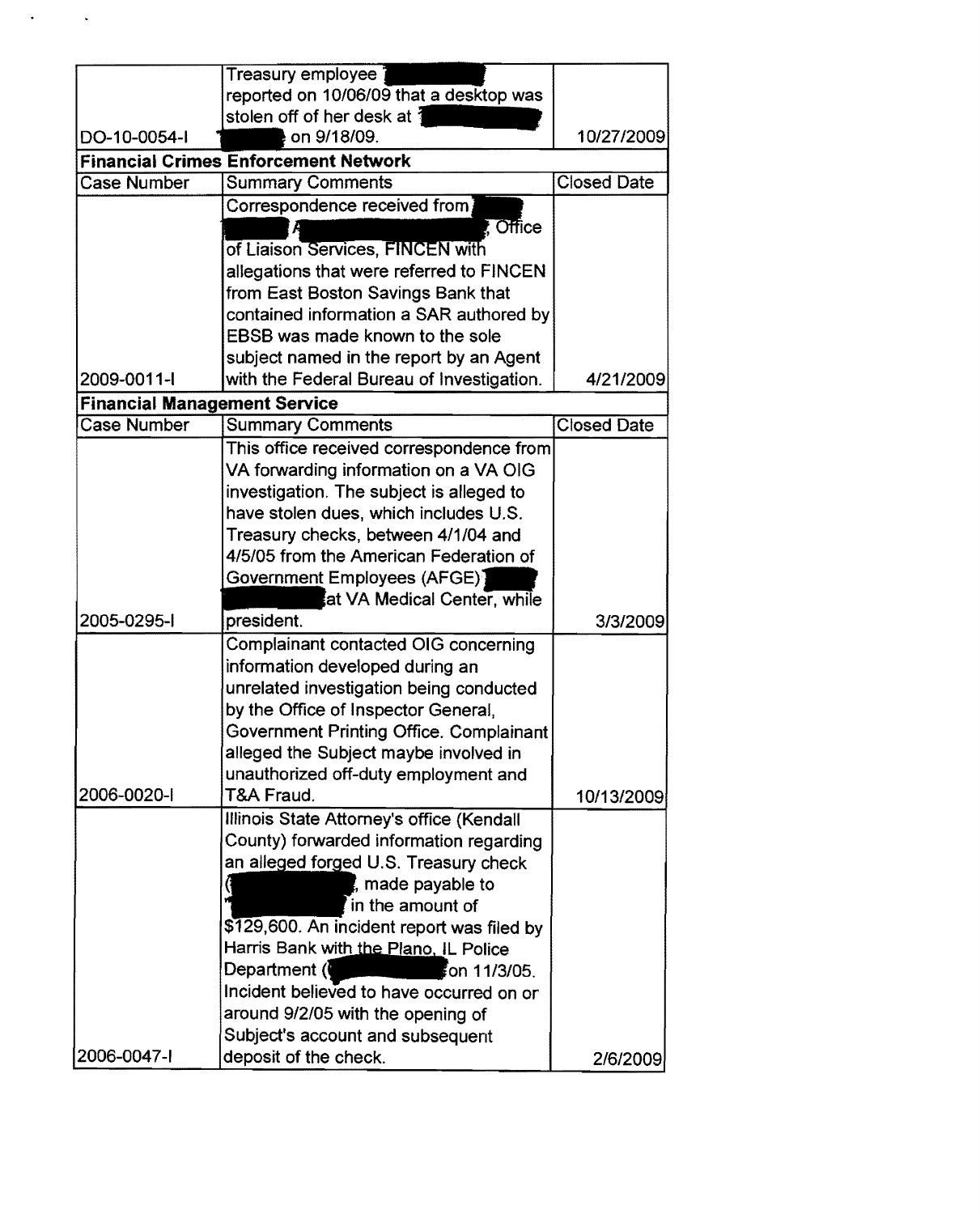| 2006-0078-1 | This office received correspondence from<br>the Complainant forwarding allegations<br>that Subject was working on a contract<br>without prior FMS Security Branch (SB)<br>approval and performed 90 minutes (per<br>day) of supervisory functions at the same<br>time he was on the clock with BPD. | 8/26/2009 |
|-------------|-----------------------------------------------------------------------------------------------------------------------------------------------------------------------------------------------------------------------------------------------------------------------------------------------------|-----------|
|             | This office was notified by Bank of                                                                                                                                                                                                                                                                 |           |
|             | America and Chevy Chase Bank                                                                                                                                                                                                                                                                        |           |
|             | regarding the negotiation of 9 stolen U.S.                                                                                                                                                                                                                                                          |           |
|             | Treasury checks which have been                                                                                                                                                                                                                                                                     |           |
|             | deposited into several fraudulent                                                                                                                                                                                                                                                                   |           |
|             | accounts at both banks. The approximate                                                                                                                                                                                                                                                             |           |
|             | total loss is \$236,574.76; it is unknown                                                                                                                                                                                                                                                           |           |
|             | what the actual total loss is. The case                                                                                                                                                                                                                                                             |           |
|             | has been accepted for prosecution. A                                                                                                                                                                                                                                                                |           |
|             | review of surveillance photos indicated                                                                                                                                                                                                                                                             |           |
| 2006-0374-1 | that there are two unknown subjects.                                                                                                                                                                                                                                                                | 3/16/2009 |
|             | This office received information from                                                                                                                                                                                                                                                               |           |
|             | FEMA regarding the Subject, who has                                                                                                                                                                                                                                                                 |           |
|             | applied for federal disaster assistance for                                                                                                                                                                                                                                                         |           |
|             | several hurricanes. It is alleged that the                                                                                                                                                                                                                                                          |           |
|             | Subject has submitted at least 13                                                                                                                                                                                                                                                                   |           |
|             | applications with FEMA using multiple                                                                                                                                                                                                                                                               |           |
|             | social security numbers and addresses.                                                                                                                                                                                                                                                              |           |
|             | The estimated loss is \$20,000. This is a                                                                                                                                                                                                                                                           |           |
| 2006-0376-1 | joint case with DHS-OIG.                                                                                                                                                                                                                                                                            | 2/13/2009 |
|             | On 8/10/06, this office received                                                                                                                                                                                                                                                                    |           |
|             | information regarding overpayments                                                                                                                                                                                                                                                                  |           |
|             | made to a deceased payee for 182                                                                                                                                                                                                                                                                    |           |
|             | months totaling \$167,583. The payments                                                                                                                                                                                                                                                             |           |
|             | were mailed to the payee's P.O. Box and                                                                                                                                                                                                                                                             |           |
|             | then deposited into his account. A                                                                                                                                                                                                                                                                  |           |
|             | Certificate of Eligibility was mailed to the                                                                                                                                                                                                                                                        |           |
|             | payee and the signature was forged by                                                                                                                                                                                                                                                               |           |
|             | the alleged Subject as well as a change                                                                                                                                                                                                                                                             |           |
|             | of address request. The Subject is the                                                                                                                                                                                                                                                              |           |
|             | son of the deceased payee. This case is                                                                                                                                                                                                                                                             |           |
| 2006-0424-1 | joint with DCIS.                                                                                                                                                                                                                                                                                    | 2/13/2009 |

 $\sim 10^{11}$ 

 $\mathcal{L}(\mathcal{A})$  and  $\mathcal{L}(\mathcal{A})$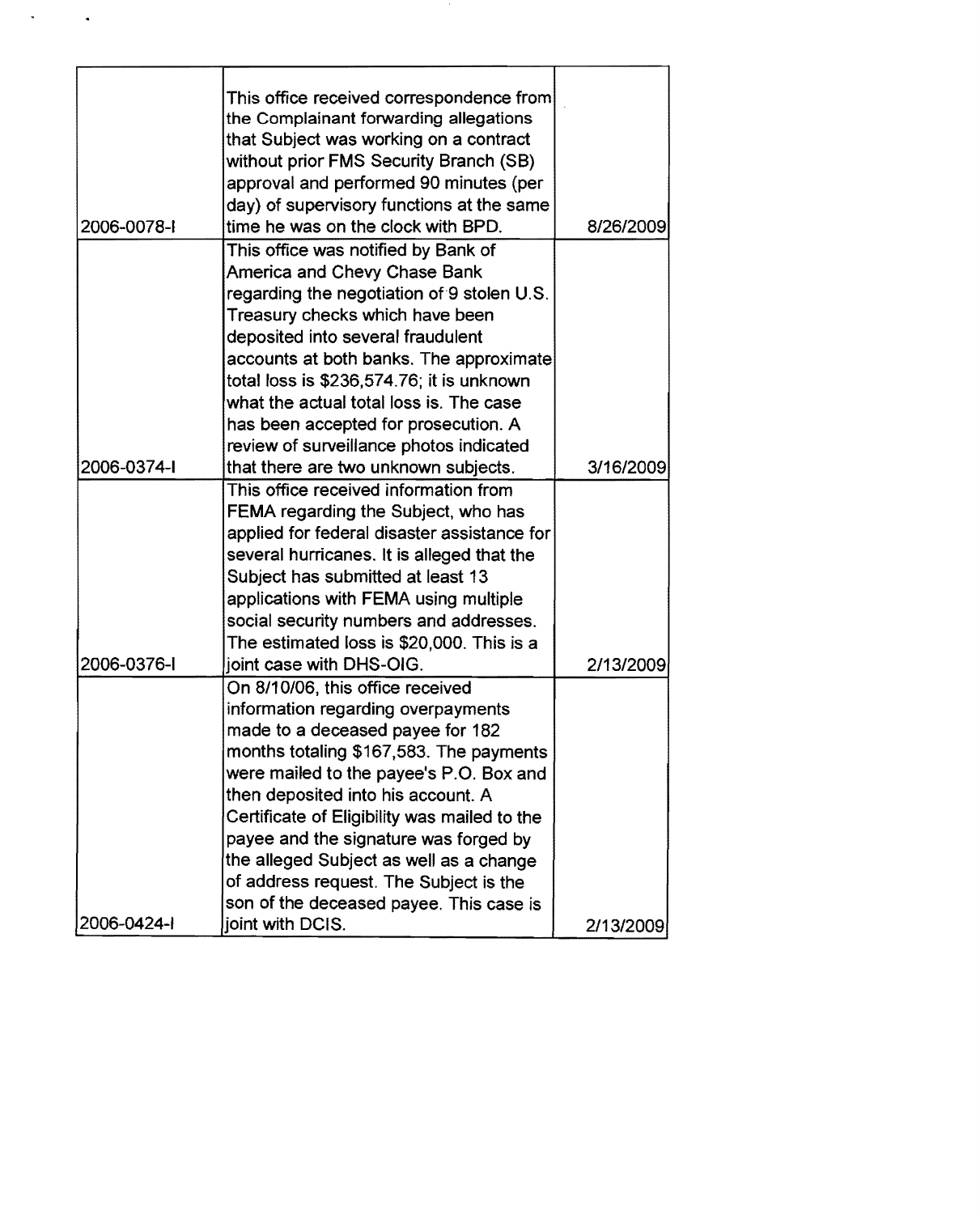| On 9/15/06, this office was forwarded<br>information regarding improper annuity<br>payments from RRB being made to a<br>deceased payee. It is the alleged that the<br>Unknown Subject, used the funds for his/<br>her own benefit. The total loss is<br>2006-0479-1<br>\$213,267.29<br>On 1/29/07, CMB received allegations<br>from SSA OIG regarding improper<br>payments. It is alleged that the Subject<br>stole the identity of a person who died at<br>the age of four in 1974. He has been<br>using the identity since 1974 to hide his<br>own identity and abscond an arrest<br>warrant obtained for him the in the early<br>1970's. To date, the Subject has<br>received approximately \$64,000 in SSA<br>benefits illegally through the stolen<br>identity. Federal jurisdiction in the district<br>2007-0185-1<br>of Maryland.<br>On 2/12/07, CMB was forwarded<br>information from RRB alleging that the<br>Subject received improper payments<br>from 10/1998 to 11/2006. The payments<br>were intended for a payee who was<br>recorded as deceased on 10/19/1998.<br>The total loss is approximately<br>\$112,371.70. Federal jurisdiction in the<br>2007-0198-1<br>Southern District of Texas. 18 USC 641 |  |           |
|-------------------------------------------------------------------------------------------------------------------------------------------------------------------------------------------------------------------------------------------------------------------------------------------------------------------------------------------------------------------------------------------------------------------------------------------------------------------------------------------------------------------------------------------------------------------------------------------------------------------------------------------------------------------------------------------------------------------------------------------------------------------------------------------------------------------------------------------------------------------------------------------------------------------------------------------------------------------------------------------------------------------------------------------------------------------------------------------------------------------------------------------------------------------------------------------------------------------------|--|-----------|
|                                                                                                                                                                                                                                                                                                                                                                                                                                                                                                                                                                                                                                                                                                                                                                                                                                                                                                                                                                                                                                                                                                                                                                                                                         |  |           |
|                                                                                                                                                                                                                                                                                                                                                                                                                                                                                                                                                                                                                                                                                                                                                                                                                                                                                                                                                                                                                                                                                                                                                                                                                         |  |           |
|                                                                                                                                                                                                                                                                                                                                                                                                                                                                                                                                                                                                                                                                                                                                                                                                                                                                                                                                                                                                                                                                                                                                                                                                                         |  |           |
|                                                                                                                                                                                                                                                                                                                                                                                                                                                                                                                                                                                                                                                                                                                                                                                                                                                                                                                                                                                                                                                                                                                                                                                                                         |  |           |
|                                                                                                                                                                                                                                                                                                                                                                                                                                                                                                                                                                                                                                                                                                                                                                                                                                                                                                                                                                                                                                                                                                                                                                                                                         |  |           |
|                                                                                                                                                                                                                                                                                                                                                                                                                                                                                                                                                                                                                                                                                                                                                                                                                                                                                                                                                                                                                                                                                                                                                                                                                         |  |           |
|                                                                                                                                                                                                                                                                                                                                                                                                                                                                                                                                                                                                                                                                                                                                                                                                                                                                                                                                                                                                                                                                                                                                                                                                                         |  | 2/13/2009 |
|                                                                                                                                                                                                                                                                                                                                                                                                                                                                                                                                                                                                                                                                                                                                                                                                                                                                                                                                                                                                                                                                                                                                                                                                                         |  |           |
|                                                                                                                                                                                                                                                                                                                                                                                                                                                                                                                                                                                                                                                                                                                                                                                                                                                                                                                                                                                                                                                                                                                                                                                                                         |  |           |
|                                                                                                                                                                                                                                                                                                                                                                                                                                                                                                                                                                                                                                                                                                                                                                                                                                                                                                                                                                                                                                                                                                                                                                                                                         |  |           |
|                                                                                                                                                                                                                                                                                                                                                                                                                                                                                                                                                                                                                                                                                                                                                                                                                                                                                                                                                                                                                                                                                                                                                                                                                         |  |           |
|                                                                                                                                                                                                                                                                                                                                                                                                                                                                                                                                                                                                                                                                                                                                                                                                                                                                                                                                                                                                                                                                                                                                                                                                                         |  |           |
|                                                                                                                                                                                                                                                                                                                                                                                                                                                                                                                                                                                                                                                                                                                                                                                                                                                                                                                                                                                                                                                                                                                                                                                                                         |  |           |
|                                                                                                                                                                                                                                                                                                                                                                                                                                                                                                                                                                                                                                                                                                                                                                                                                                                                                                                                                                                                                                                                                                                                                                                                                         |  |           |
|                                                                                                                                                                                                                                                                                                                                                                                                                                                                                                                                                                                                                                                                                                                                                                                                                                                                                                                                                                                                                                                                                                                                                                                                                         |  |           |
|                                                                                                                                                                                                                                                                                                                                                                                                                                                                                                                                                                                                                                                                                                                                                                                                                                                                                                                                                                                                                                                                                                                                                                                                                         |  |           |
|                                                                                                                                                                                                                                                                                                                                                                                                                                                                                                                                                                                                                                                                                                                                                                                                                                                                                                                                                                                                                                                                                                                                                                                                                         |  |           |
|                                                                                                                                                                                                                                                                                                                                                                                                                                                                                                                                                                                                                                                                                                                                                                                                                                                                                                                                                                                                                                                                                                                                                                                                                         |  |           |
|                                                                                                                                                                                                                                                                                                                                                                                                                                                                                                                                                                                                                                                                                                                                                                                                                                                                                                                                                                                                                                                                                                                                                                                                                         |  |           |
|                                                                                                                                                                                                                                                                                                                                                                                                                                                                                                                                                                                                                                                                                                                                                                                                                                                                                                                                                                                                                                                                                                                                                                                                                         |  | 2/11/2009 |
|                                                                                                                                                                                                                                                                                                                                                                                                                                                                                                                                                                                                                                                                                                                                                                                                                                                                                                                                                                                                                                                                                                                                                                                                                         |  |           |
|                                                                                                                                                                                                                                                                                                                                                                                                                                                                                                                                                                                                                                                                                                                                                                                                                                                                                                                                                                                                                                                                                                                                                                                                                         |  |           |
|                                                                                                                                                                                                                                                                                                                                                                                                                                                                                                                                                                                                                                                                                                                                                                                                                                                                                                                                                                                                                                                                                                                                                                                                                         |  |           |
|                                                                                                                                                                                                                                                                                                                                                                                                                                                                                                                                                                                                                                                                                                                                                                                                                                                                                                                                                                                                                                                                                                                                                                                                                         |  |           |
|                                                                                                                                                                                                                                                                                                                                                                                                                                                                                                                                                                                                                                                                                                                                                                                                                                                                                                                                                                                                                                                                                                                                                                                                                         |  |           |
|                                                                                                                                                                                                                                                                                                                                                                                                                                                                                                                                                                                                                                                                                                                                                                                                                                                                                                                                                                                                                                                                                                                                                                                                                         |  |           |
|                                                                                                                                                                                                                                                                                                                                                                                                                                                                                                                                                                                                                                                                                                                                                                                                                                                                                                                                                                                                                                                                                                                                                                                                                         |  |           |
|                                                                                                                                                                                                                                                                                                                                                                                                                                                                                                                                                                                                                                                                                                                                                                                                                                                                                                                                                                                                                                                                                                                                                                                                                         |  |           |
|                                                                                                                                                                                                                                                                                                                                                                                                                                                                                                                                                                                                                                                                                                                                                                                                                                                                                                                                                                                                                                                                                                                                                                                                                         |  | 2/11/2009 |

 $\mathcal{L}^{\text{max}}_{\text{max}}$  , where  $\mathcal{L}^{\text{max}}_{\text{max}}$ 

 $\epsilon = 1/2$  .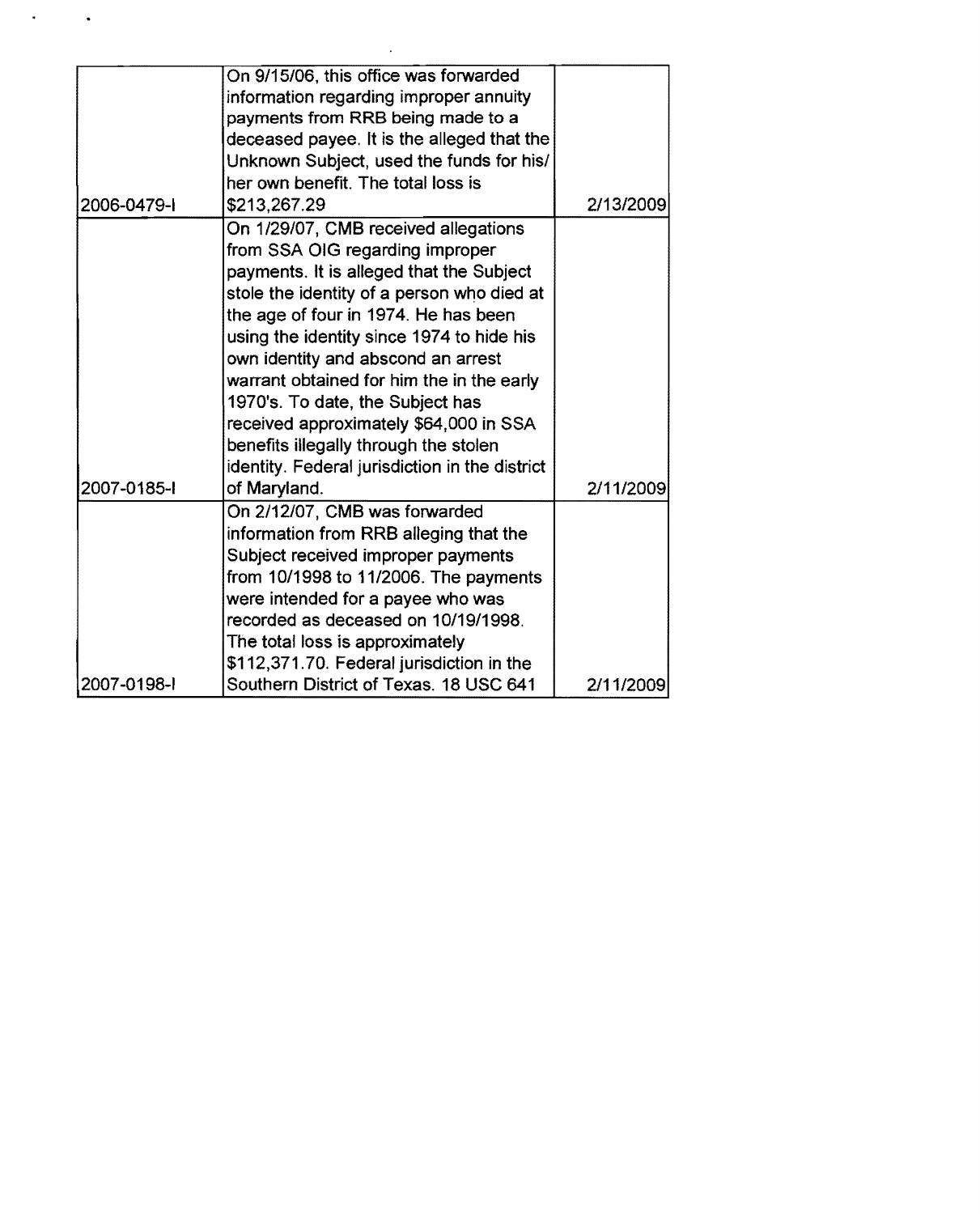|             | On 2/26/07, CMB received allegations      |           |
|-------------|-------------------------------------------|-----------|
|             | forwarded by SSA regarding a scheme       |           |
|             | by the Subject in which he and other      |           |
|             | Subjects coached numerous individuals     |           |
|             | into applying for and obtaining SSA       |           |
|             | benefits that they were not entitled to   |           |
|             | receive. The large retro-active payment   |           |
|             | would be sent to the Subject and then     |           |
|             | the applicants would change the address   |           |
|             | to his or her own to receive the monthly  |           |
|             | payments. SSA and USPIS have              |           |
|             | determined that there may be as many      |           |
|             | as 80 or more individuals who have        |           |
|             | improperly received benefits as a result  |           |
|             | of this scheme. Aproximate total loss is  |           |
|             | to be determined. Federal Jurisdiction in |           |
|             | the Eastern District of Pennsylvania 18   |           |
| 2007-0230-I | USC 510, 641, 1341, 1343, 371             | 3/16/2009 |
|             | On 3/22/07, CMB received information      |           |
|             | alleging that the Subject engaged in a    |           |
|             | scheme in which she reported non-         |           |
|             | receipt of her SSA benefit checks and     |           |
|             |                                           |           |
|             | upon receiving a replacement check, she   |           |
|             | negotiated both the original and          |           |
|             | replacement check. Total estimated        |           |
|             | overpayment is \$10,958.85. State         |           |
|             | jurisdiction in Richland County, South    |           |
| 2007-0294-1 | Carolina                                  | 9/18/2009 |
|             | On 3/28/07, CMB received information      |           |
|             | from VA reporting improper monthly        |           |
|             | death benefit payments to a deceased      |           |
|             | payee (deceased 9/12/04). It is alleged   |           |
|             | that the Subject obtained and cashed the  |           |
|             | checks. Total approximate loss is         |           |
|             | \$40,048. 18 USC 641 Federal jurisdiction |           |
| 2007-0315-1 | in the Northern District of Georgia       | 2/11/2009 |
|             | On 4/16/07, CMB received                  |           |
|             | correspondence from DOL regarding         |           |
|             | improper payments made to a deceased      |           |
|             | payee. It is alleged that the Subject,    |           |
|             | fraudulently received the DOL benefits    |           |
|             | totaling approximately \$92,102.30. 18    |           |
|             | USC 641 Federal jurisdiction in the       |           |
| 2007-0349-1 | District of Kansas                        | 8/19/2009 |

 $\hat{\textbf{z}}$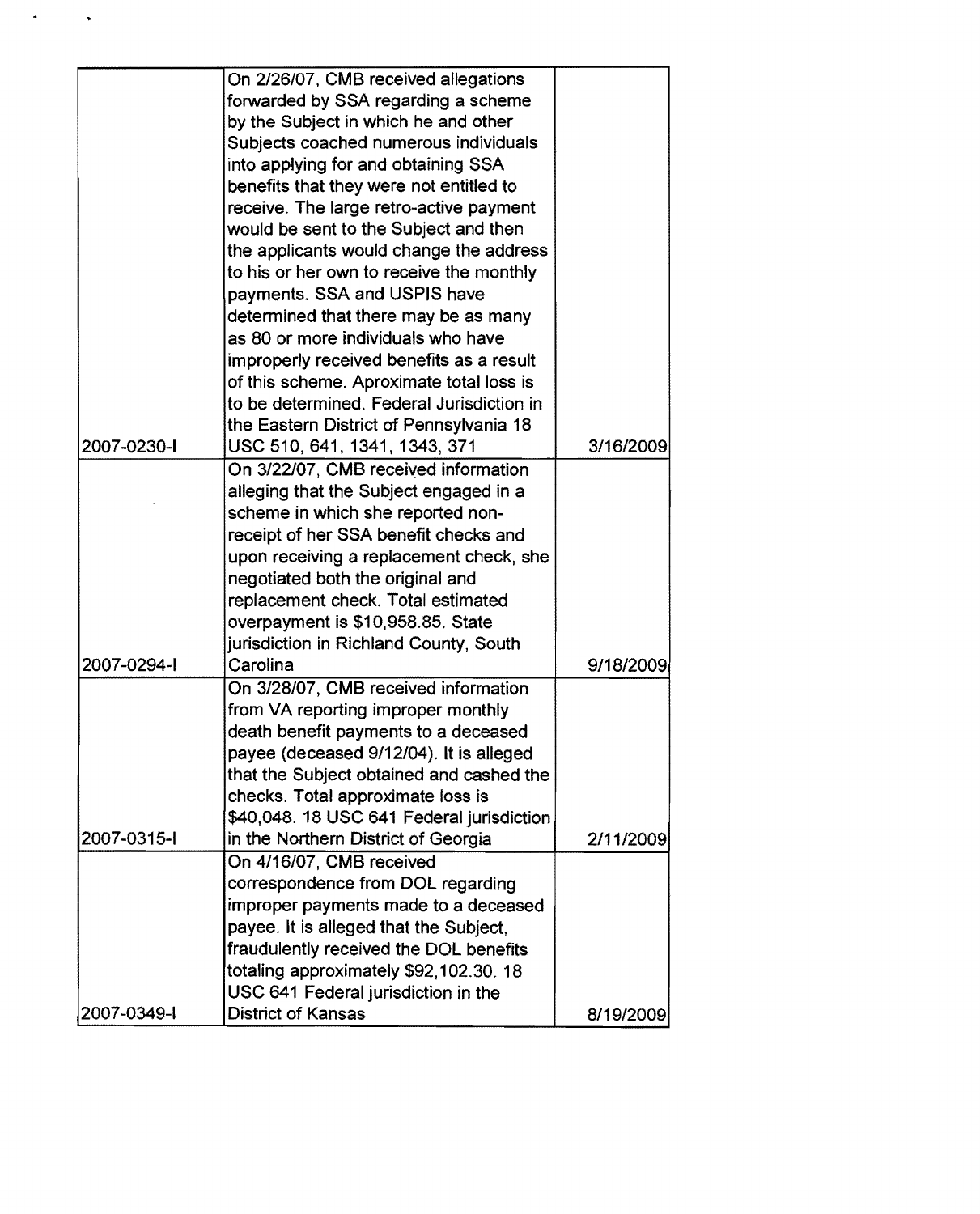|                                        | On 6/29/07, CMB received                                                       |                    |
|----------------------------------------|--------------------------------------------------------------------------------|--------------------|
|                                        | correspondence from the complainant                                            |                    |
|                                        | alleging procurement fraud conducted by                                        |                    |
|                                        | the Subject contractor in association with                                     |                    |
|                                        | a joint FMS and Federal Reserve                                                |                    |
|                                        | contract. IMPORTANT NOTE: ASAC                                                 |                    |
|                                        | has recused himself from any                                                   |                    |
|                                        | involvement in this investigation due to a                                     |                    |
|                                        | personal relationship with the Subject.                                        |                    |
|                                        | Please handle all information                                                  |                    |
| 2007-0439-1                            | accordingly.                                                                   | 3/16/2009          |
|                                        | Correspondence received from, \$                                               |                    |
|                                        | <b>SBA OIG alleging</b>                                                        |                    |
|                                        | submitted several falsified                                                    |                    |
|                                        | documents to the SBA. It also believed                                         |                    |
|                                        | that the above named subject created                                           |                    |
|                                        | IRS tax return forms with forged                                               |                    |
|                                        | signature of Secretary Paulson. Alleged                                        |                    |
|                                        | violations of Title 18 US Code § 494 and                                       |                    |
| 2008-0115-l                            | $1001$ (a) (3)                                                                 | 9/2/2009           |
| <b>General Services Administration</b> |                                                                                |                    |
| <b>Case Number</b>                     | <b>Summary Comments</b>                                                        | <b>Closed Date</b> |
|                                        |                                                                                |                    |
|                                        | On 10/19/05, GSA OIG contacted this<br>office and reported that the Subject, a |                    |
|                                        |                                                                                |                    |
|                                        | Treasury Employee is one of the subjects                                       |                    |
|                                        | of a GSA investigation. GSA OIG, USAO,                                         |                    |
|                                        | and the FBI have been investigating                                            |                    |
|                                        | business who have been providing bribes                                        |                    |
|                                        | and kickbacks to a GSA contract                                                |                    |
|                                        | specialist. Two of the businesses alleged                                      |                    |
|                                        | to have provided kickbacks,                                                    |                    |
|                                        | land<br>ˈarel                                                                  |                    |
|                                        | owned by the subject. The subject is the                                       |                    |
|                                        | only employee of both companies. The                                           |                    |
|                                        | Subject is believed to have received                                           |                    |
|                                        | \$80,000 per month in contracts from                                           |                    |
| 2006-0023-1                            | GSA.                                                                           | 5/12/2009          |
| <b>Office of General Counsel - DO</b>  |                                                                                |                    |
| Case Number                            | <b>Summary Comments</b>                                                        | <b>Closed Date</b> |
|                                        | On 10/08/04, case file opened on OIG                                           |                    |
|                                        | Correspondence Log No.                                                         |                    |
|                                        | 20040331OIG1004PB, which forwarded                                             |                    |
|                                        | a Litigation Referral from DOJ                                                 |                    |
| 2005-0009-1                            | concerning                                                                     | 5/15/2009          |
|                                        | Office of the Comptroller of the Currency                                      |                    |
| Case Number                            | <b>Summary Comments</b>                                                        | <b>Closed Date</b> |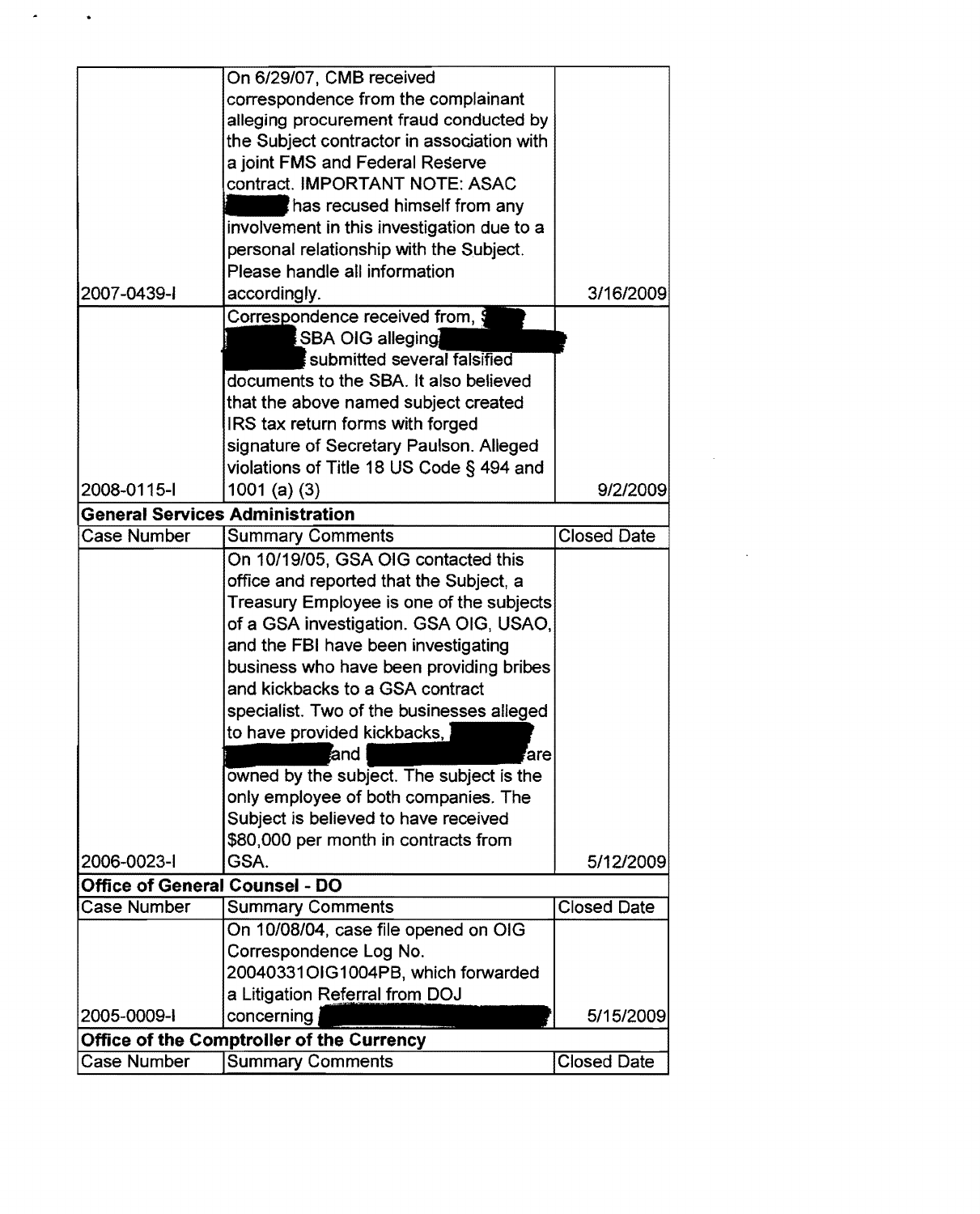|             | On 12/7/05, this office received               |            |
|-------------|------------------------------------------------|------------|
|             |                                                |            |
|             | correspondence from the Complainant            |            |
|             | forwarding allegations that the Subject        |            |
|             | was prejudice in his review and                |            |
|             | supervision of the]                            |            |
|             | The Complainant<br>in)                         |            |
|             | also requested an independent review of        |            |
|             | OCC's supervision of NFB. The matter           |            |
|             | will be worked jointly between OI and OA       |            |
| 2006-0087-1 | under the direction of the IG.                 | 12/9/2008  |
|             | On 4/20/06, this office received               |            |
|             | correspondence from a Congressional            |            |
|             | Staffer forwarding a complaint regarding       |            |
|             | possible conflict of interest involving        |            |
|             | OCC. The Complainant alleges that OCC          |            |
|             | is investigating a bank involved in the        |            |
|             | civil suit for his clients and that the bank's |            |
|             | <b>Executive Vice President is a former</b>    |            |
|             | bank regulator and deputy comptroller of       |            |
| 2006-0255-1 | OCC.                                           | 3/16/2009  |
|             | On 6/30/06, this office was notified by        |            |
|             |                                                |            |
|             | OCC of the theft of one (1) router and         |            |
|             | three (3) hard disk drives from a file and     |            |
|             | print server from the OCC Phoenix field        |            |
|             | office on 6/24/06. OCC labeled the             |            |
|             | incident with a high security risk. The        |            |
|             | exact content of the drives is unknown         |            |
|             | and they are believed to not be                |            |
|             | encrypted. There is a potential for the        |            |
|             | data to be compromised and for identity        |            |
| 2006-0372-1 | theft.                                         | 11/10/2008 |
|             | On 9/28/06, this office received an            |            |
|             | anonymous letter alleging an unethical         |            |
|             | relationship between an OCC contractor         |            |
|             | employee at the Landover, MD Data              |            |
|             | Center and a subcontractor. It is alleged      |            |
|             | that the Subject went on a paid-for            |            |
|             | vacation with the subcontractor and is         |            |
|             | taking bribes from him in exchange for         |            |
|             | more business. It is also alleged that the     |            |
|             | subcontractor conducts business for            |            |
|             | another non-government contracts while         |            |
| 2006-0497-1 | on government time and property.               | 4/20/2009  |
|             |                                                |            |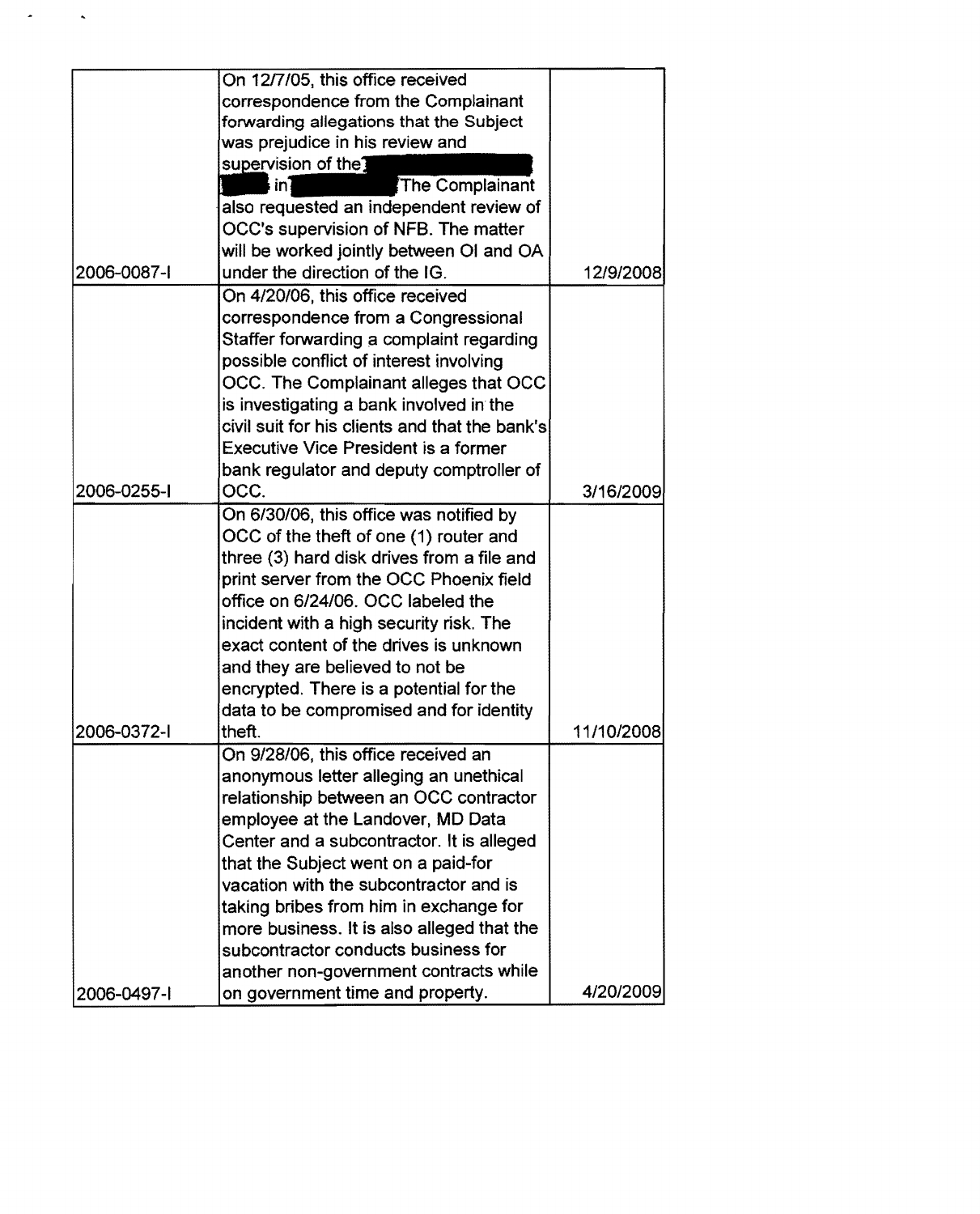|                                     | On 5/16/07, CMB received                     |                    |
|-------------------------------------|----------------------------------------------|--------------------|
|                                     | correspondence from OCC forwarding           |                    |
|                                     | allegations that the Subject disclosed       |                    |
|                                     | information to a contractor competing for    |                    |
|                                     | a contract at the OCC's Technical            |                    |
| 2007-0390-1                         | <b>Assistance Center.</b>                    | 6/15/2009          |
|                                     | Complaint forwarded by OCC1                  |                    |
|                                     | which was submitted by two                   |                    |
|                                     | OCC employees who allege someone             |                    |
|                                     | (implying from OCC who had access to         |                    |
|                                     | their personal information) fraudulently     |                    |
|                                     | submitted change of address forms to         |                    |
|                                     | the USPS to change their residential         |                    |
|                                     | addresses to those of their supervisor       |                    |
|                                     | and his father. A/SAC Sterling performed     |                    |
|                                     | initial review and advised that fact finding |                    |
|                                     | needed to make further determination         |                    |
| 2008-0095-1                         | regarding disposition.                       | 6/8/2009           |
|                                     | Correspondence received regarding a          |                    |
|                                     | referral from OCC regarding one of their     |                    |
|                                     | employees who allegedly filed false travel   |                    |
| 2009-0003-I                         | reimbursement claims.                        | 12/14/2009         |
|                                     | Two Suspicious Activity Reports received     |                    |
|                                     | from OCC involving National Bank             |                    |
| 2009-0005-1                         | Examiner.                                    | 3/16/2009          |
| <b>Office of Thrift Supervision</b> |                                              |                    |
| <b>Case Number</b>                  | <b>Summary Comments</b>                      | <b>Closed Date</b> |
|                                     | On 12/9/05, this office received             |                    |
|                                     | correspondence from OTS forwarding           |                    |
|                                     | allegations that the Subject may have        |                    |
|                                     | accepted gifts from vendors or               |                    |
|                                     | contractors that conduct business with       |                    |
|                                     | OTS. The Subject is also alleged to have     |                    |
| 2006-0084-1                         | violated other procurement statutes.         | 7/20/2009          |
|                                     | On 01/18/06. OI received a letter from       |                    |
|                                     | the USAO for the District of South           |                    |
|                                     | Carolina, requesting assistance in an        |                    |
|                                     | investigation initiated by the SSA OIG OI,   |                    |
|                                     | into apparent money laundering by            |                    |
|                                     | Subjects with connections to certain         |                    |
|                                     | franchise restaurants located in South       |                    |
| 2006-0126-1                         | Carolina and Kentucky.                       | 10/5/2009          |
|                                     | Midwest Region Office HAZMAT incident.       |                    |
| 2009-0014-1                         | OTS potential threat via mail                | 3/17/2009          |
|                                     | Treasury Inspector General for Tax Ad.       |                    |
| <b>Case Number</b>                  | <b>Summary Comments</b>                      | <b>Closed Date</b> |

 $\frac{1}{2}$  ,  $\frac{1}{2}$  ,  $\frac{1}{2}$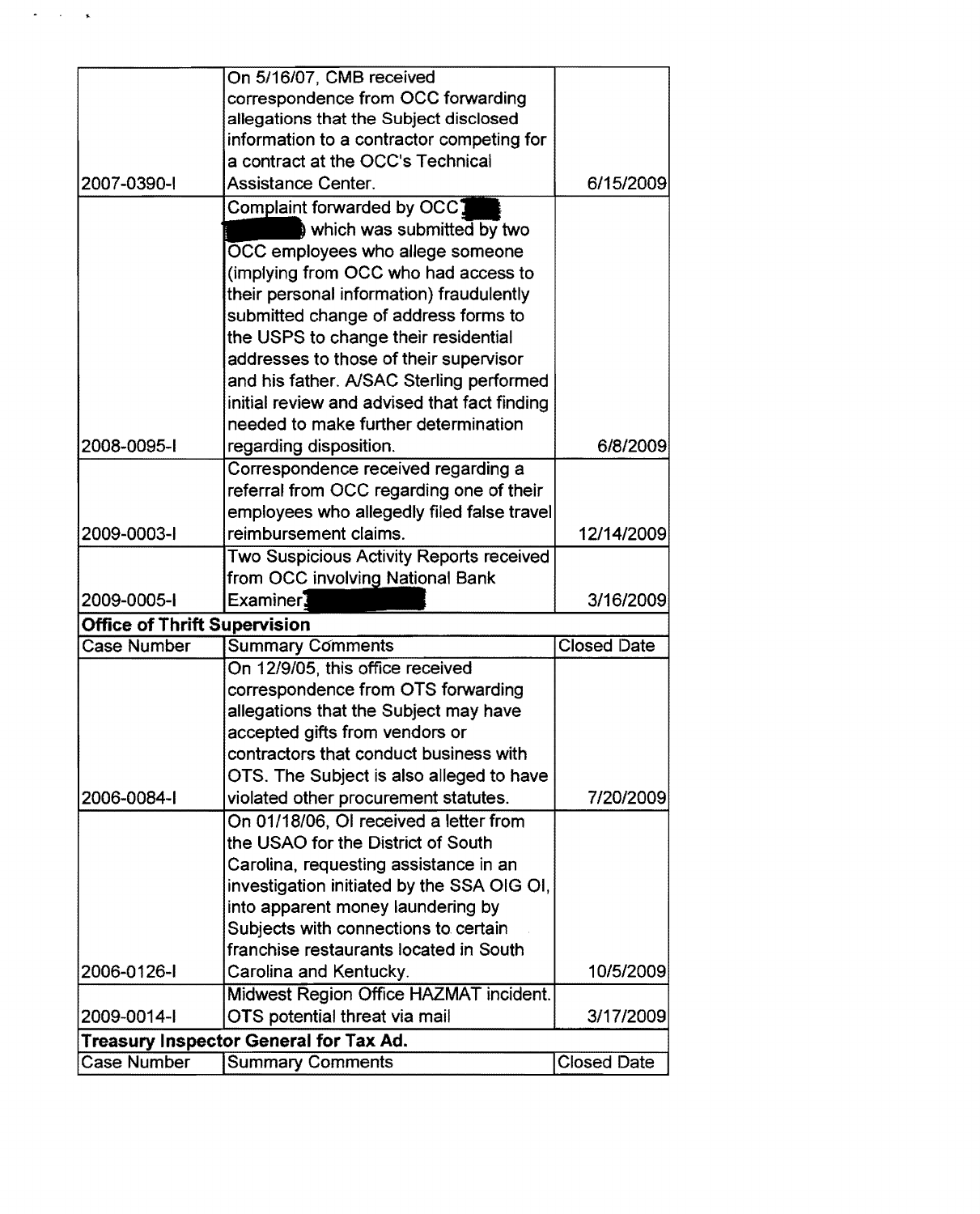|                                      | On 03/06/06, TIGTA, SIID provided            |                    |
|--------------------------------------|----------------------------------------------|--------------------|
|                                      | information related to payment of            |                    |
|                                      | gratuities to Treasury employees             |                    |
|                                      | involved in the procurement of               |                    |
| 2006-0169-1                          | computers.                                   | 2/13/2009          |
| <b>Troubled Asset Relief Program</b> |                                              |                    |
| Case Number                          | <b>Summary Comments</b>                      | <b>Closed Date</b> |
|                                      | Correspondence received from                 |                    |
|                                      | with allegations of Improper                 |                    |
| TARP-09-0007-I                       | <b>Procurement Action.</b>                   | 9/2/2009           |
| <b>United States Mint</b>            |                                              |                    |
| <b>Case Number</b>                   | <b>Summary Comments</b>                      | <b>Closed Date</b> |
|                                      | On 02/17/04, received OIG                    |                    |
|                                      | Correspondence Log No.                       |                    |
|                                      | forwarding                                   |                    |
|                                      | anonymous allegations against                |                    |
|                                      | numerous US Mint employees to include        |                    |
|                                      | T&A fraud, Improper personal                 |                    |
|                                      | relationship, improper use of government     |                    |
|                                      | vehicles, theft of money, favoritism, racial |                    |
|                                      | discrimination, improper use of NCIC,        |                    |
| 2004-0173-1                          | and improper hiring practices.               | 3/31/2009          |
|                                      | On 12/29/04, received USM Police             |                    |
|                                      | Incident Report $#$ detailing                |                    |
|                                      | the allegation that USM 2001 gift            |                    |
|                                      | certificates are being redeemed by a         |                    |
| 2005-0107-I                          | USM employee family members.                 | 6/9/2009           |
|                                      | On 02/25/05, received USM Police             |                    |
|                                      | Incident Report # regarding                  |                    |
|                                      | a report of improper sales of government     |                    |
| 2005-0169-1                          | assets.                                      | 11/10/2008         |
|                                      | On 11/16/05, this office received a copy     |                    |
|                                      | of a USM Incident Report. The Subject        |                    |
|                                      | used the Victim's government credit card     |                    |
| 2006-0059-1                          | to make a \$4,000 purchase.                  | 12/17/2009         |
|                                      |                                              |                    |
|                                      | This office received correspondence from     |                    |
|                                      | the complainant forwarding a concern for     |                    |
| 2006-0225-1                          | the legality of the Liberty Dollar.          | 3/16/2009          |

 $\mathcal{L}^{(1)}$  $\hat{\mathbf{r}}$ 

 $\ddot{\bullet}$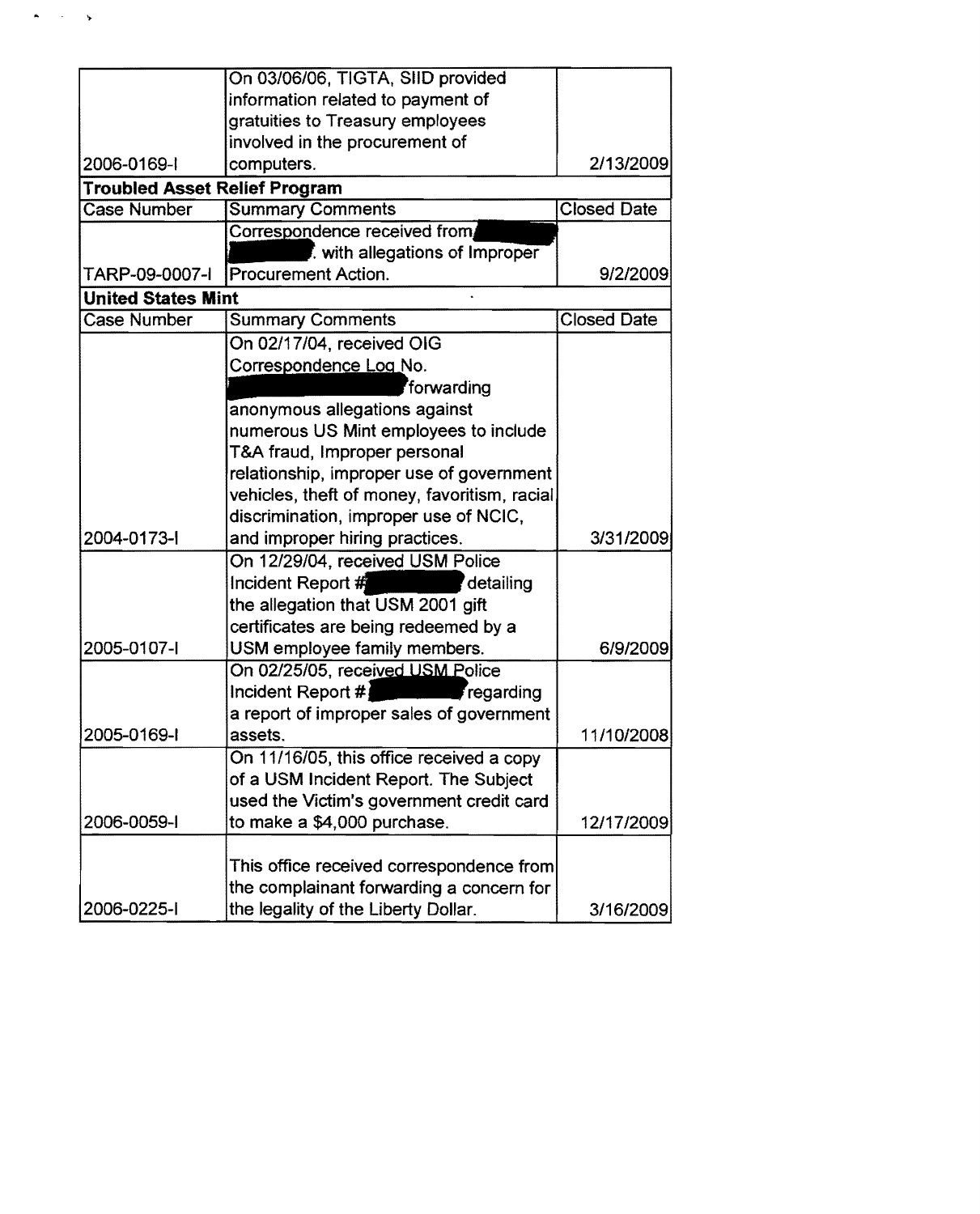|             | On 11/9/06, this office received          |            |
|-------------|-------------------------------------------|------------|
|             | correspondence from USM Police            |            |
|             | forwarding an Incident Report regarding   |            |
|             | a USM Police Officer who was in           |            |
|             | possession of stolen official documents.  |            |
|             | During an Alternative Dispute Resolution, |            |
|             | the Subject produced copies of official   |            |
|             | documents which were recognized to be     |            |
|             | documents previously reported stolen      |            |
|             | from the Chief of Police's office in      |            |
| 2007-0066-1 | relation to OIG case number 2006-0398.    | 4/2/2009   |
|             | On 12/14/06, this office was forwarded    |            |
|             | an anonymous correspondence received      |            |
|             | by USM. Female Police Officers at the     |            |
|             |                                           |            |
|             | Denver Mint allege that the Subjects are  |            |
|             | unprofessional. It is also alleged that   |            |
|             | during briefings officers gamble with     |            |
|             | each other on football games and have     |            |
| 2007-0123-1 | been witnessed exchanging money.          | 2/18/2009  |
|             | On 4/4/07, CMB received information       |            |
|             | regarding alleged fraud against the USM.  |            |
|             | An organization got Congressional         |            |
|             | approval to raise funds through the       |            |
|             | creation of a commemorative coin for a    |            |
|             |                                           |            |
|             | memorial to be built on the Mall in       |            |
|             | Washington, DC. The USM struck a coin,    |            |
|             | which raised \$900,000 that was paid to   |            |
|             | the organization. The organization failed |            |
|             | to file their annual "audited financial   |            |
|             | opinion" statement with the USM. USM      |            |
|             | research indicates that the organization  |            |
|             | has been disbanded; however the           |            |
|             | subject appears to have taken over fund   |            |
|             | raising for the memorial. The money that  |            |
|             | was paid to the organization by USM       |            |
|             | cannot be accounted for and no            |            |
| 2007-0328-1 | memorial has been built.                  | 6/23/2009  |
|             | Complainant alleged the subect a USM      |            |
|             | West Point employee was displaying        |            |
|             | nude photos of her 14 year old daughter   |            |
| 2007-0504-1 | to other USM employees.                   |            |
|             |                                           | 12/15/2008 |

 $\mathcal{L}^{\text{max}}_{\text{max}}$ 

..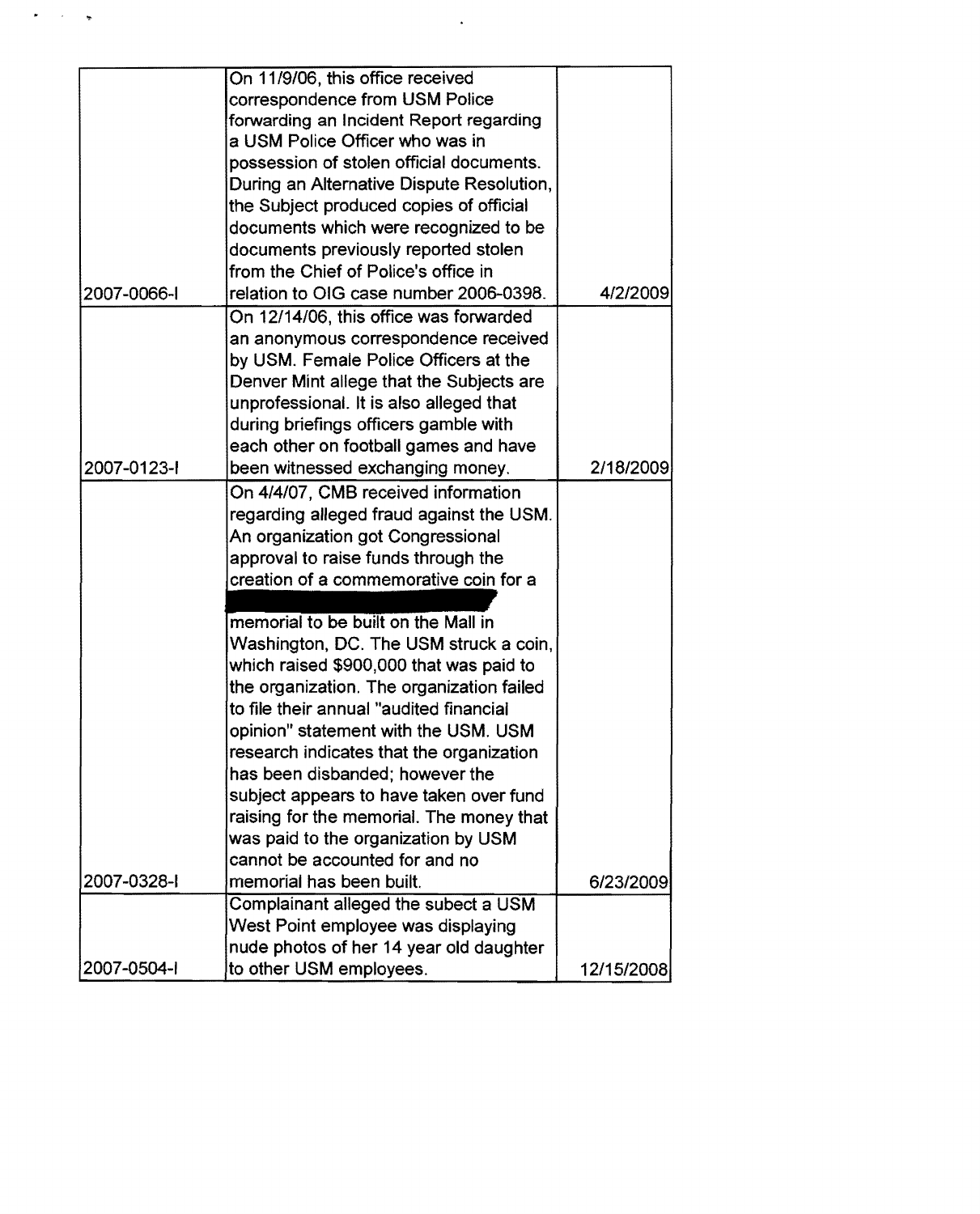|             | On 10/24/07, Complainant was               |            |
|-------------|--------------------------------------------|------------|
|             | interviewed by Acting ASAC                 |            |
|             | regarding allegations she was made         |            |
|             | aware of in her capacity as USM            |            |
|             | Ombudsman. It is alleged that Subject      |            |
|             | <b>American Federation</b>                 |            |
|             | of Government Employees) submitted         |            |
|             | fraudulent time & attendance records,      |            |
|             | claiming night differential and overtime   |            |
|             | which he did not work in order to          |            |
|             | improperly claim the differential pay.     |            |
|             | Allegation included the Assistant Chief,   |            |
|             | USM Police as having improperly            |            |
|             | certifying the T&A records after the local |            |
| 2008-0012-1 | USM Chief refused to approve them.         | 2/11/2009  |
|             |                                            |            |
|             | ASAC]<br>eceived telephonic                |            |
|             | referral from USAO (Denver, CO), who       |            |
|             | relayed information received from          |            |
|             | attorney representing president of USM     |            |
|             | contractor,                                |            |
|             | was reported that prior to his departure   |            |
|             | from the company, a former employee e-     |            |
|             | mailed three (3) Excel spreadsheets to     |            |
|             | his personal e-mail account, one of which  |            |
|             | was known to possess PII of all company    |            |
|             | drivers responsible for transporting bulk  |            |
| 2008-0039-1 | coin shipments for the Denver Mint.        | 2/13/2009  |
|             | USM forwarded information regarding a      |            |
|             | former employee who allegedly is selling   |            |
|             | government items maintained in her         |            |
|             | possession after she left federal service. |            |
|             | Of particular note amongst items for sale  |            |
|             | concerned a production plaster for the     |            |
|             | 1982 George Washington Half Dollar         |            |
|             | Obverse and three (3) design sketches      |            |
| 2008-0040-1 | for proposed medals.                       | 11/10/2008 |

..

 $\hat{\mathbf{r}}$